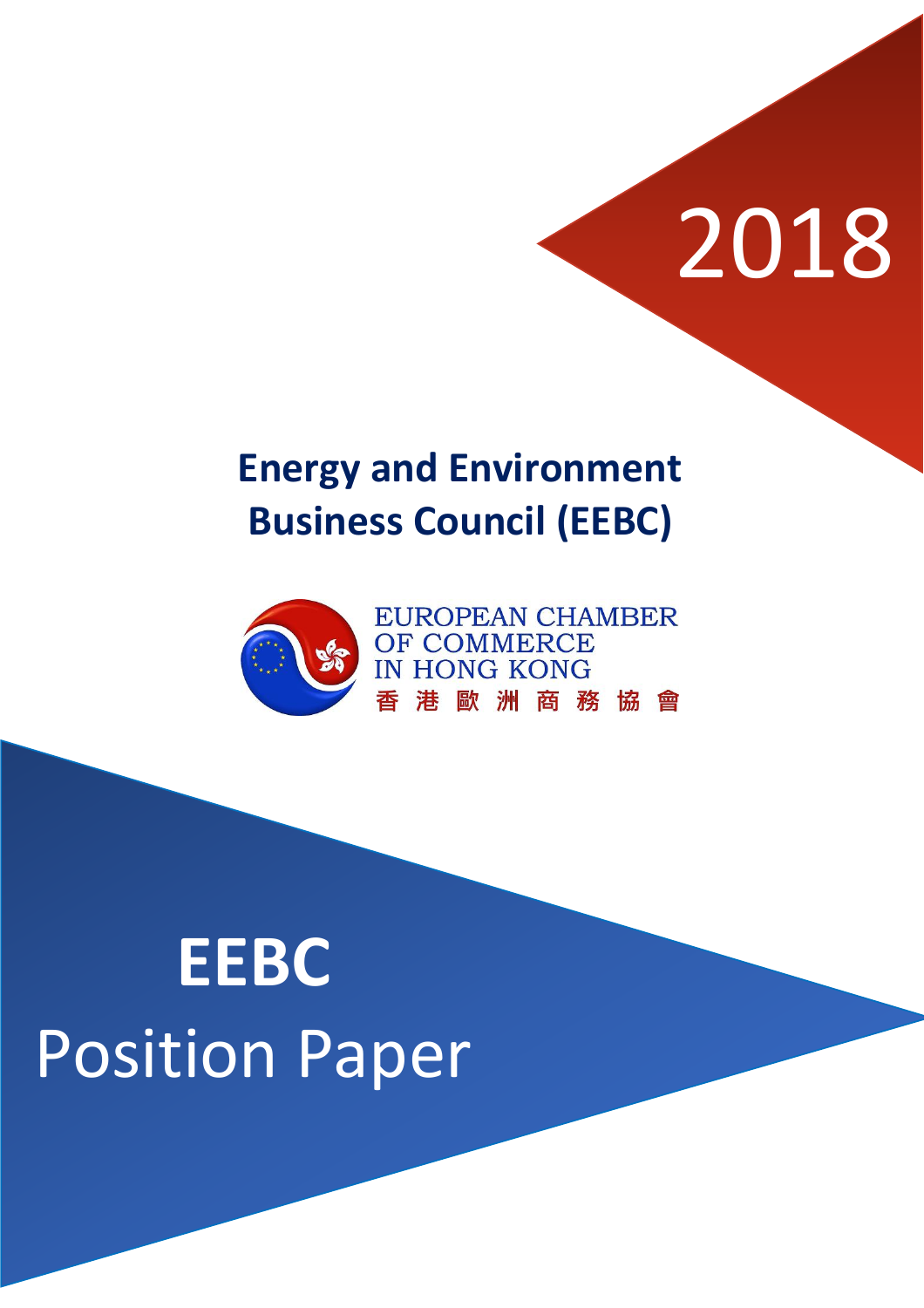#### **About the EEBC**

The Environment and Energy Business Council (EEBC) is the latest initiative by the European Chamber of Commerce (ECC) in Hong Kong. It was set up in early 2013, with the objective to represent European businesses in Hong Kong and Macao in addressing concerns regarding environmental protection and sustainability issues in Hong Kong. It is comprised of representatives of large, medium and small enterprises of the business sector, from the European member states throughout Hong Kong and Macao. The EEBC's main objective is to encourage the Hong Kong Government to enact and implement legislation to build sustainability criteria into Hong Kong's core development strategy.

#### **The Hong Kong Smart City Blue Print under Review**

This position paper was produced by the European Chamber of Commerce in Hong Kong, in collaboration with the Environment and Energy Business Council and its members. In December 2017, the Hong Kong government presented the *Smart City Blue Print* for Hong Kong. By adopting the measures set out in this Blue Print Hong Kong should be turned into a world-class smart city. In this position paper, we want to review the *Smart City Blue Print* in general, and the *Smart Environment* section in more detail.



1302, 13/F, 158 Queen's Road Central, Central Hong Kong (852) 9150 3217 [www.eurocham.com.hk](http://www.eurocham.com.hk/)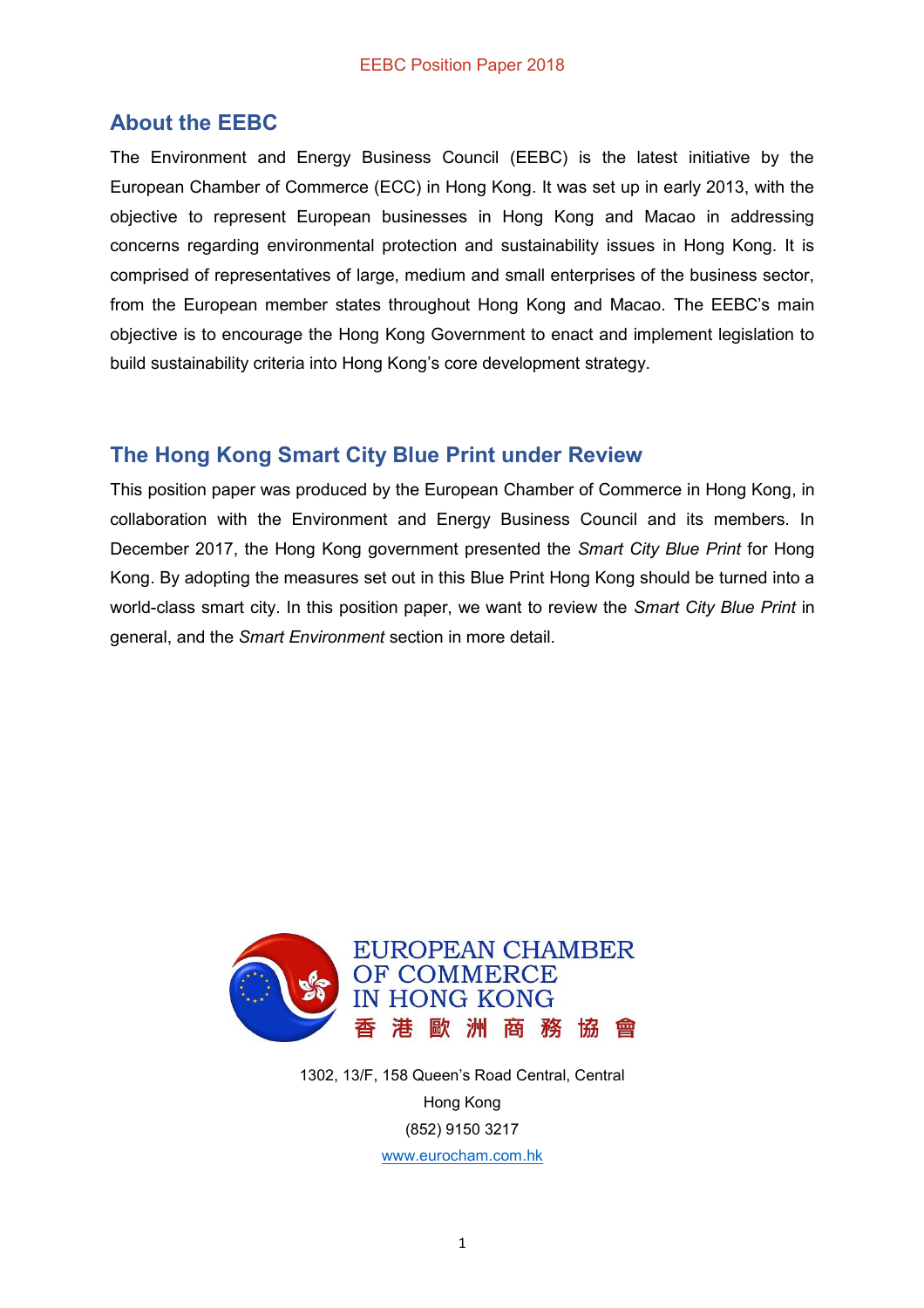#### **Table of Contents**

| General Review of the Hong Kong Smart City Blue Print 4/5                |  |
|--------------------------------------------------------------------------|--|
|                                                                          |  |
|                                                                          |  |
|                                                                          |  |
|                                                                          |  |
|                                                                          |  |
| 4. Reducing Carbon Emissions from Electricity Production in Hong Kong 21 |  |
|                                                                          |  |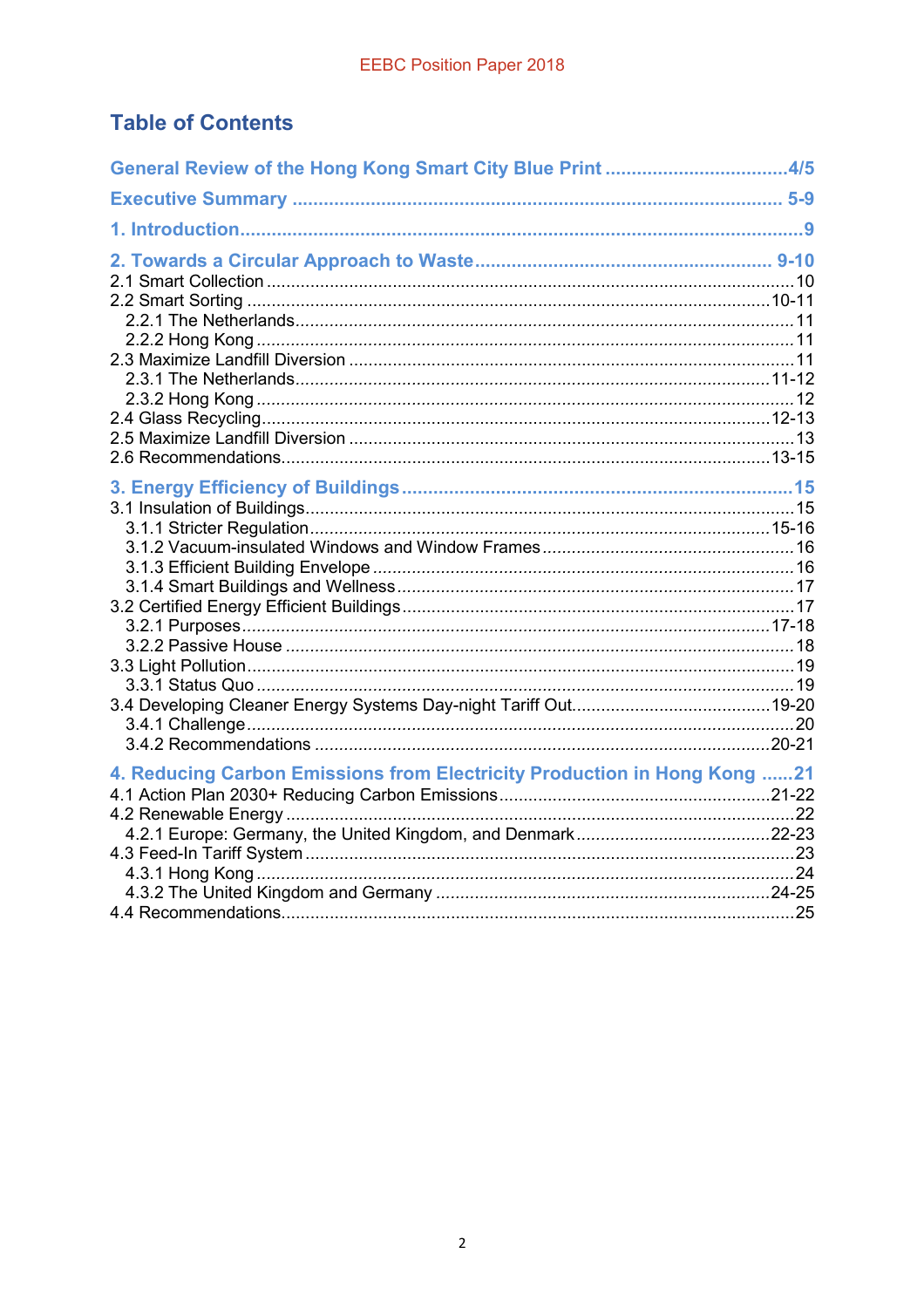#### **Abbreviations**

| <b>SNDGG</b> | <b>Smart Nation and Digital Government Group</b> |
|--------------|--------------------------------------------------|
| <b>MSW</b>   | <b>Municipal Solid Waste</b>                     |
| <b>IoT</b>   | Internet of Things                               |
| <b>RFID</b>  | Radio Frequency Identification Technology        |
| <b>IWM</b>   | Integrated Waste Management                      |
| <b>PET</b>   | Polyethylene Terephthalate                       |
| <b>EPD</b>   | <b>Environmental Protection Department</b>       |
| <b>FEHD</b>  | Food and Environmental Hygiene Department        |
| <b>EPBD</b>  | <b>Energy Performance of Buildings Directive</b> |
| <b>EED</b>   | <b>Energy Efficiency Directive</b>               |
| <b>OOTV</b>  | <b>Overall Thermal Transfer Value</b>            |
| <b>LEED</b>  | Leadership in Energy and Environmental Design    |
| <b>USGBC</b> | The U.S. Green Building Council                  |
| <b>IAQ</b>   | <b>Indoor Air Quality</b>                        |
| <b>GFA</b>   | Gross Floor Area                                 |
| <b>HKGBC</b> | The Hong Kong Green Building Council's           |
| <b>BEC</b>   | <b>Building Energy Codes</b>                     |
| <b>GHG</b>   | Greenhouse Gas                                   |
| <b>ETP</b>   | The European Technology Platform                 |
| <b>EPC</b>   | <b>Energy Performance Certificate</b>            |
| <b>IEA</b>   | <b>International Energy Agency</b>               |
| <b>SCA</b>   | Scheme of Control Agreement                      |
| <b>KWh</b>   | <b>Kilowatt Per Hour</b>                         |
| <b>CHP</b>   | Micro Combined Heat and Power                    |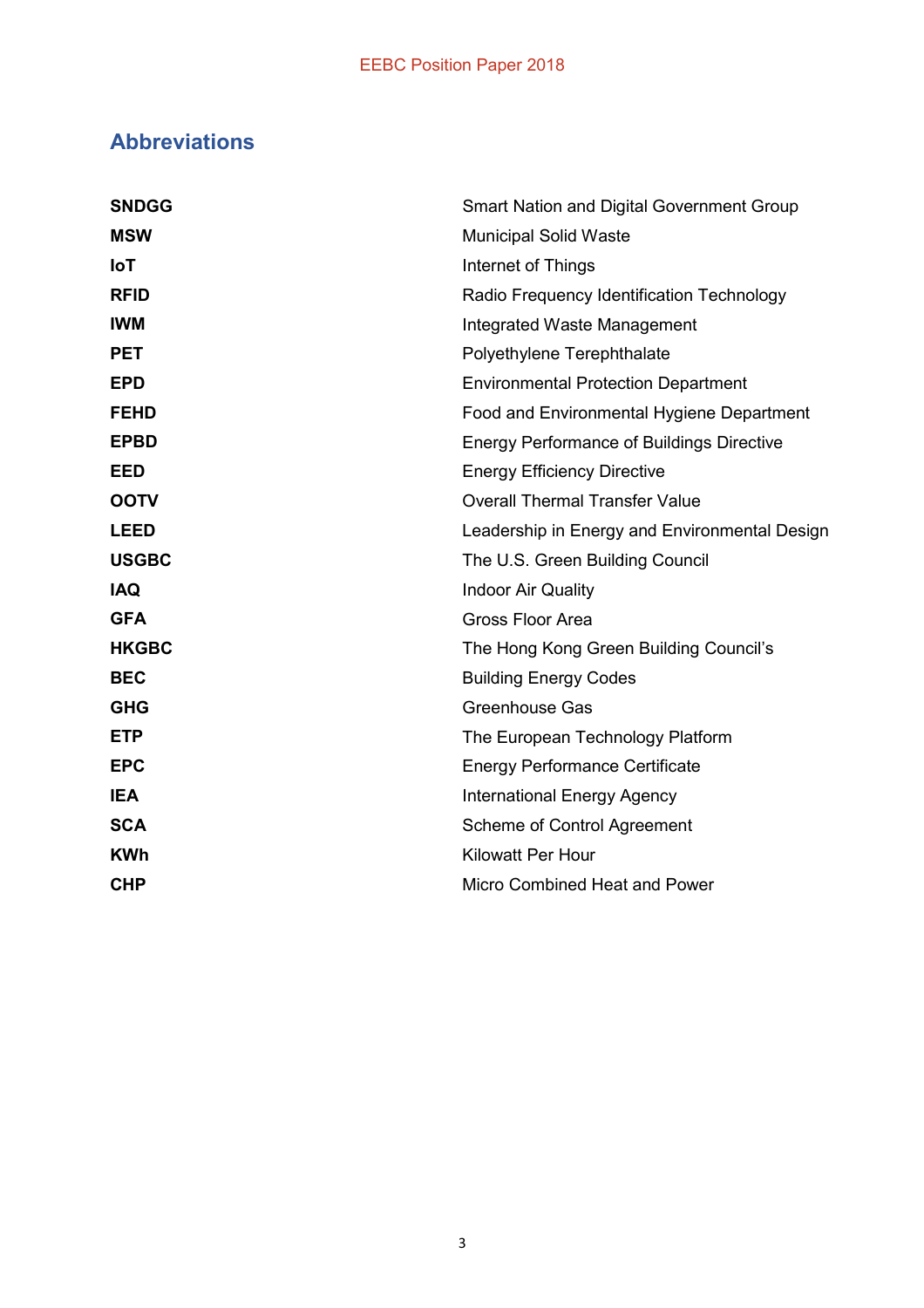#### **General Review of the Hong Kong Smart City Blue Print**

#### **Main points to take away from the Blue Print:**

*What this means for Hong Kong*: *"World Class Smart City":* The Blue Print is more a list of separate initiatives in different areas of society because the vision and bigger picture of what "World Class" means for Hong Kong is undefined. They should be seen small steps bound together by a clear vision of where Hong Kong wants to go.

*Organizational changes in the Government*: To make sure that all initiatives are aligned, and that government departments work together and to support Private and government cooperation, different organizational structures are required to be successful in implementing the Smart City concept in Hong Kong. In Singapore, the Smart Nation initiative is driven from the top by the "Smart Nation and Digital Government Group (SNDGG)", a ministerial committee chaired by the Deputy Prime Minister, with a budget of S\$ 19 billion. No organizational changes are being addressed in the Smart City Blue print.

*Initiatives not specific and actionable enough*: Not all initiatives are specific and actionable enough to ensure that they are followed through. Often, there are often no timelines, it is unclear who takes the lead, and which parties are required to make it a success. No budget is available and the final results are not clearly defined. Who are we going to hold accountable when certain initiatives are not executed, or when results differ from the expectations?

*Technology and Innovation culture:* Being a smart city is not only about technology or initiatives, it is also about culture - a culture which embraces an innovative drive to meet the needs of an increasingly complex, fast-changing environment; a culture of appropriate risk taking, where making mistakes is seen as part of a learning process. Do not be afraid to be an early adopter of new technology. A recent study by KPMG shows that 73% of executives and 45% of the general population are of the view that Hong Kong falls behind other developed cities in terms of fostering a technology and innovation culture. Fostering and developing an innovation culture is not addressed in the Smart City Blue Print.

*Disrupting regulations and vested interests*: Implementing the smart city concept in Hong Kong can be hindered by existing regulations and vested interests. A prominent example is the introduction of Uber in Hong Kong. Although there is wide public support, the vested interests (taxi branch) and existing regulations prevent Uber from operating legally in Hong Kong. Implementing Fin-Tech in Hong Kong has similar challenges. The implementation of new technologies in Hong Kong would benefit from a "regulation light environment" in order to support the adoption and implementation of smart technology.

4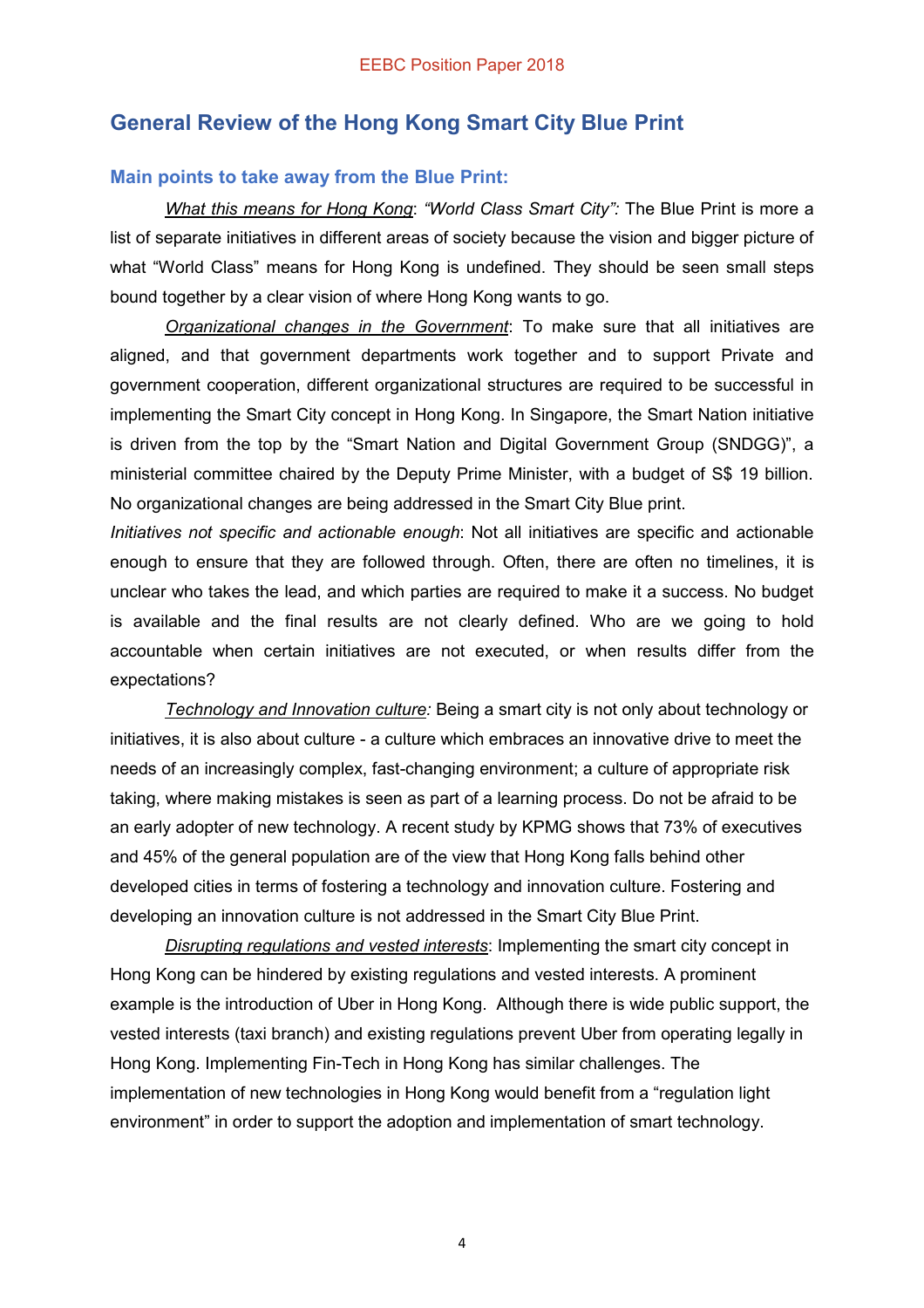#### **Executive Summary: Review of the Smart Environment Section of the Hong Kong Smart City Blue Print**

This paper focuses on reviewing the *Smart Environment* section of the blue print. We will address the strategy and initiatives identified in the blue print, which relate to *Waste Management, Green and Intelligent Buildings* (including Energy Efficiency), *Climate Action Plan 2030+* and *Pollution Monitoring*. We will touch upon Hong Kong's current situation, opportunities, and challenges, and draw a comprehensive comparison between the policy making and business approaches taken by Hong Kong and member states within the European Union.

#### **Waste Management**

The handling of waste has been a part of Hong Kong's political agenda for decades. Despite all the efforts and targets set by the Hong Kong government, the amount of waste going to the landfill is still growing. In 2016 Hong Kong disposed of 3.786 million tonnes of *Municipal Solid Waste* (MSW) to the landfills (10,345 tonnes a day) - a growth of 2.1% from 2015 and the highest annual landfilled volume since 1991 (start of the public available data). The recovery rate of MSW went down to 34%, continuing the trend of the last couple of years. Historically, being a small and densely populated city with little space and processing industry, Hong Kong focused its recycling efforts on collection, sorting and rudimentary processing to make the recyclables fit for export. Almost all recovered MSW was exported. However, with Mainland China closing its borders for 24 types of polluting "foreign rubbish" from the 1st of January of this year, a strategic change is required in Hong Kong's recycling industry. More advanced processing of recyclables needs to take place to produce high quality secondary raw material to meet the stricter requirements of markets like Mainland China.

The EEBC would like to recommend to Hong Kong government to support this strategic change with the following:

- The EEBC supports the introduction of governmental subsidies or gate-fees for recycling companies in Hong Kong. Hong Kong is an expensive location to operate recycling activities. Serious investments are needed to upgrade the recycling industry and Governmental support is required to make recycling in Hong Kong long-term viable. Subsidies can be funded by implementing Product Responsibility Schemes (PRS) to assure the polluters pay principle.
- The EEBC recommends the Hong Kong Government to create the possibility to conduct sandbox projects in designated areas. For instance, in Singapore, environmental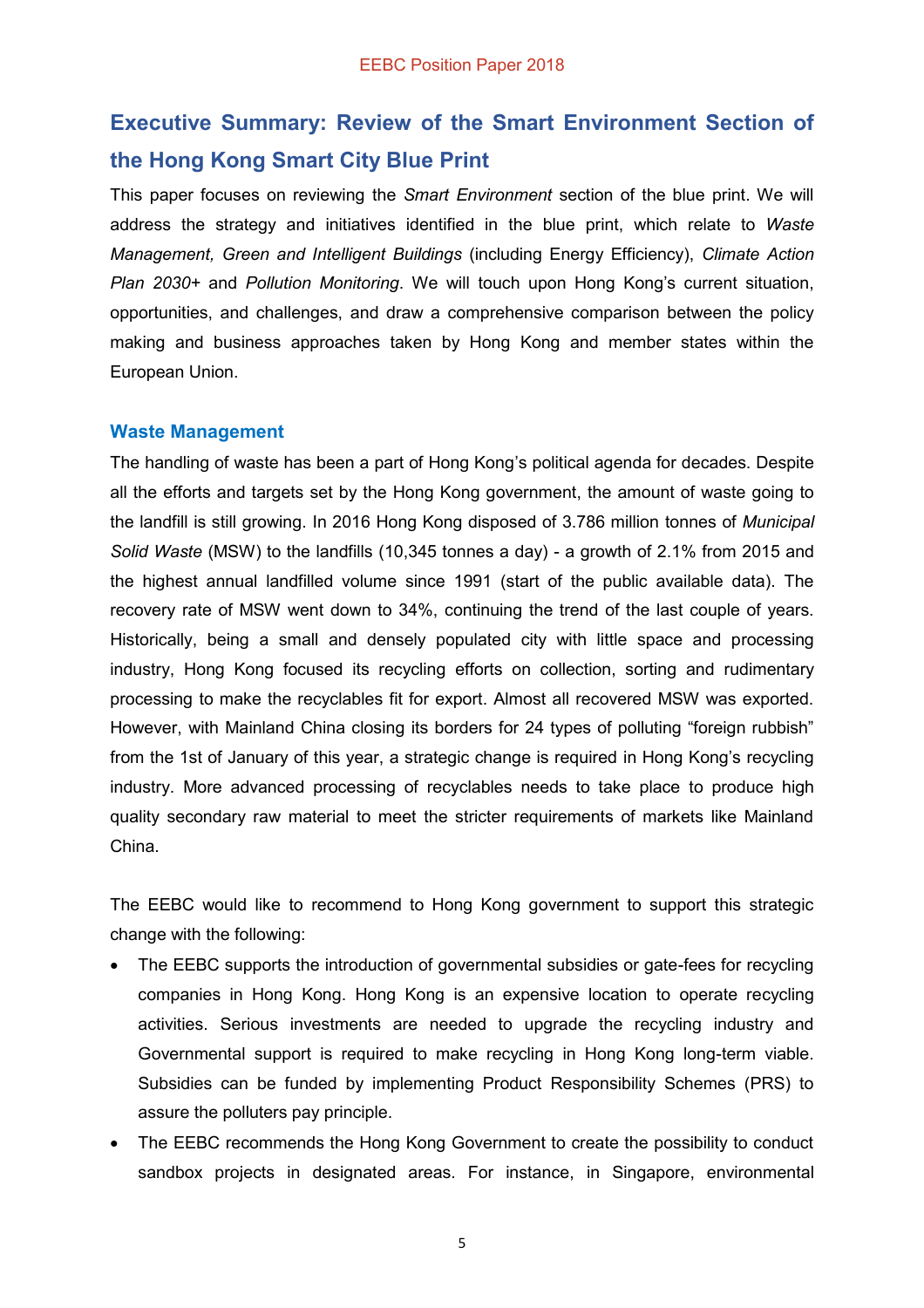#### EEBC Position Paper 2018

companies can have a safe space to introduce different recycling solutions whilst minimizing regulatory disruptions. Upgrading the recycling industry will require the introduction of new technology in Hong Kong.

The EEBC recommends the Hong Kong Government to make more waste available for recycling. Although waste being sent to the landfill is at a record high, long-term stable and secure supply of waste for recycling is still not available. The main reason for this is that waste going to the landfill is mixed and therefore unsuitable for recycling.

Although waste going to the landfill is at record high, long-term stable and secured supply of waste for recycling is still not available. The main reason is that waste going to the landfill is mixed and therefore unsuitable for recycling. To create a stable and secured supply of waste for recycling the EEBC recommends the following:

- x The EEBC fully supports the introduction of the *Waste Charging Scheme* for *Municipal Solid Waste* as mentioned in the *Smart City Blueprint*. This will support separation at the source and create an incentive to reduce waste.
- The EEBC recommends the Hong Kong government to introduce a deposit system for items like plastic bottles, glass and aluminium cans. By returning the bottles or cans, the deposit will be returned either by the shop or a recycling machine. This creates an incentive to separate waste at the source. Norway has achieved a recycling rate of 97% for plastic bottles by using this system.
- The EEBC suggests the Hong Kong government to set up mechanical waste sorting facilities near the landfills for the *Municipal Solid Waste*. The government can complete the sorting process, whilst the recycling processes should be contracted out for recycling expertise to conduct. This abolishes the problem of waste ownership and creates a steady supply of recyclable materials for the Industry.

The strengthen the Waste management activities in Hong Kong the EEBC recommends the following:

- The EEBC advises the Hong Kong Government to set up underground waste treatment facilities in densely populated districts. An identical waste management system has been found in Barcelona and Seoul. It effectively tackles the issue of lack of land and offers additional possibilities to manage the waste collected. This can be combined with other public utilities like water and electricity.
- The EEBC stresses the need for continuous enforcement and inspection in regard to illegal dumping. Illegal dumping of waste could hinder the effectiveness of the MSW charging scheme. Smart tracking and tracing systems are commercially available to support the government with these efforts.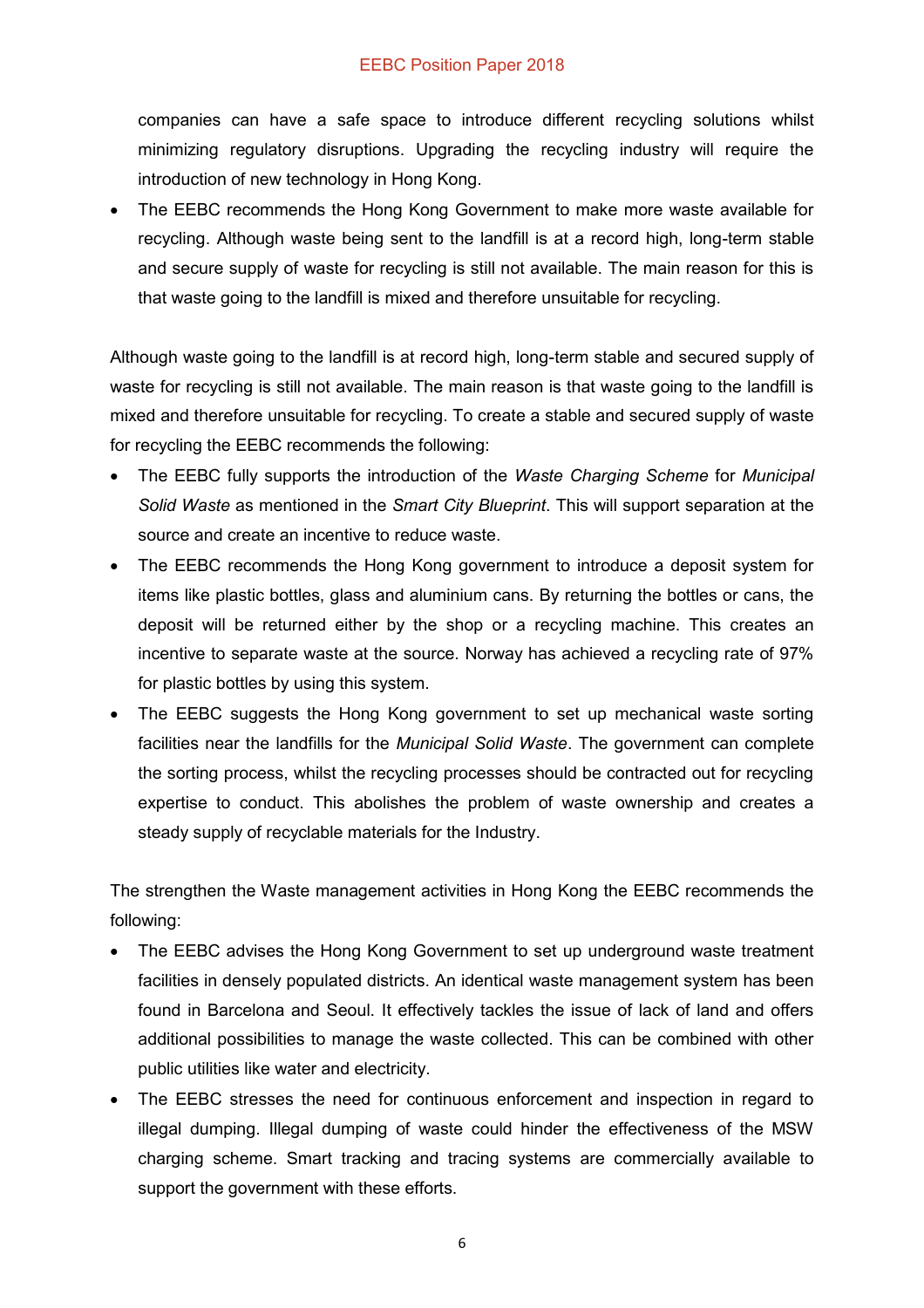The EEBC recommends organizing all activities related to waste management under one government department to strengthen the focus on recycling. Currently two departments are involved, FEHD and EPD. We recommend making EPD responsible for all waste management to strengthen the focus on environmental and recycling activities.

#### **Energy Efficiency of Buildings**

In Hong Kong, there are approx. 40,000 buildings (of which approx. 8,000 are government buildings). They consume 90% of the electricity generated in the territory, which equates to 63% of the carbon footprint. Such a high percentage should be no surprise. Since the 80's, industrial production has moved elsewhere, leaving Hong Kong as a service economy. Whilst Government has started to set targets for better energy performance in new buildings, the overall impact has been limited. Retrofitting work aimed at improving existing buildings is the most effective strategy in order to curb energy consumption, lower carbon emission, and improve energy efficiency overall. There are many opportunities to do this in Hong Kong. Finally, we need to provide consumers and producers of electricity with the information they need to better manage their consumption and production. With the use of smart meters, realtime analysis can be conducted on time and volume of electricity consumed, which then allows the market to adjust its demand and supply accordingly.

To improve the energy efficiency of buildings in Hong Kong the EEBC would like to propose the following recommendations for the consideration of the Hong Kong government:

- The European Commission can share with the Hong Kong Government the success of the United Kingdom's Energy Performance Certificate (EPC). Whenever a property is built, leased, or sold, the EPC is required.
- The EPC contains information about a property's energy use and typical energy costs. Hong Kong understands competition; merely having published energy data is a key driver of improved awareness and building energy performance.
- To strengthen the regulations, promote the use of thermal barriers (insulation) and energy recovery ventilation, as well as improve the air-tightness (less unwanted airexchange) and shading. This will provide better thermal comfort, healthier indoor air and reduce the need for air-conditioning. Currently, for BEAM there is a 10% GFA concession. More concessions might work as an effective incentive because people keep registering without certifying. The EEBC suggests incentivizing the use of higher level BEAM certification (for silver, gold and platinum each may be more GFA), or incentivize higher energy efficiency in general.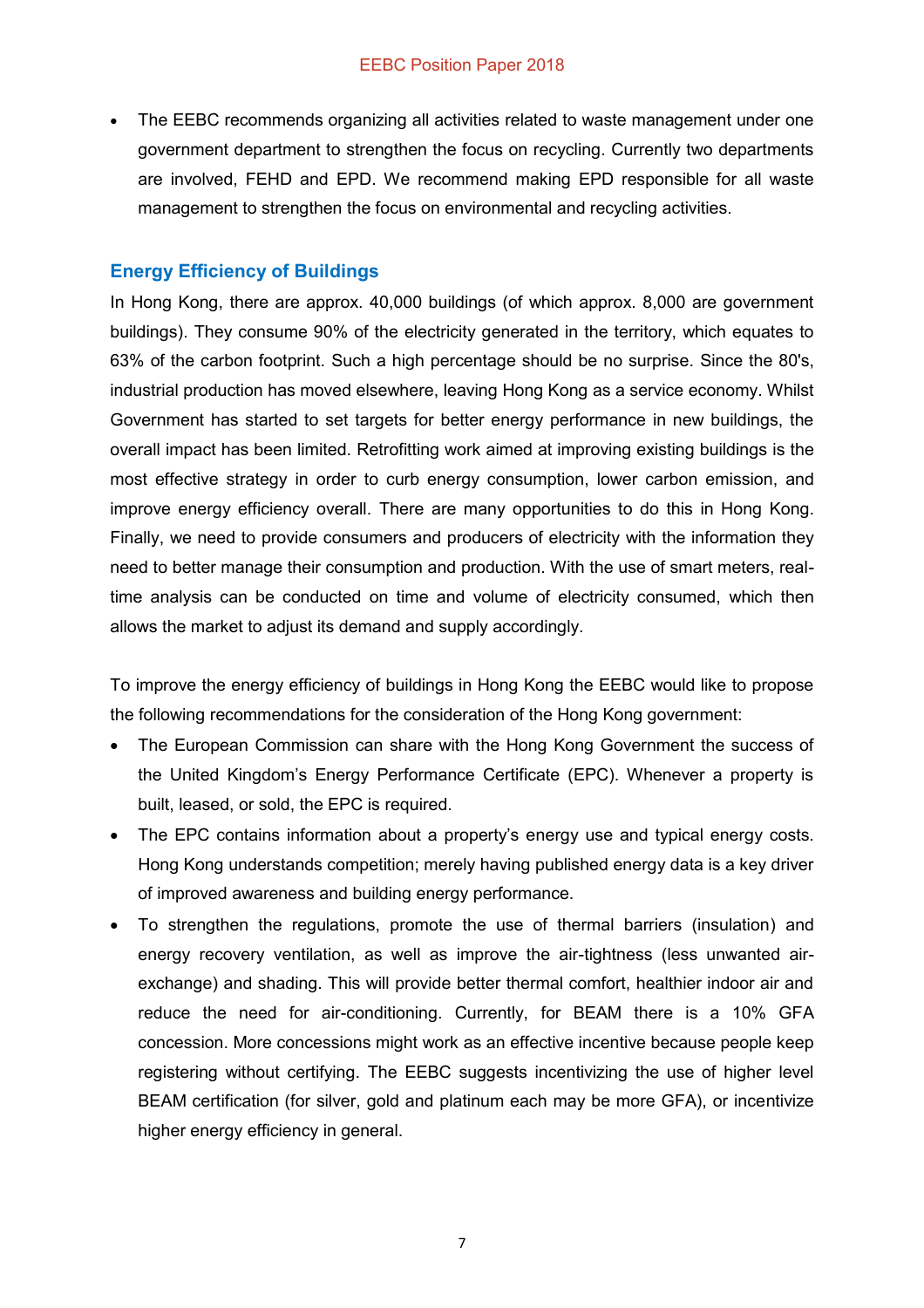- Producing guidelines and guidance to enable the use of equipment and energy efficient technologies new to Hong Kong, to serve the expanding retrofit market in the forthcoming years.
- The EEBC invites the Hong Kong government to provide a complimentary energy consultation for interested parties in becoming energy efficient. This initial consultation gives businesses a simple blueprint of the possible energy efficiency designs. Loans with competitive interest rates should be made more available and readily accessible to interested parties.
- Supporting the role of the smart grid throughout Hong Kong, enabling both electricity consumers and producers to adjust electricity usage with reference to the data provided.

#### **Reducing Carbon Emissions from Electricity Production in Hong Kong:**

In the *Smart City Blue Print,* the Hong Kong Government refers to the "*Hong Kong Climate Action Plan 2030+*" for actions related to reducing carbon emissions in Hong Kong. The first focus in this plan is to replace coal by natural gas, the second is to replace coal by increasing the share of nuclear power. However, clear goals are not defined for 2030. Although renewable electricity production is becoming more important on the international level, there is limited focus on renewable electricity production to reduce carbon emissions in the action plan. The current share of renewable electricity production in Hong Kong is lower than 1%. In the *2030+ Plan* Hong Kong's Realizable Renewable Electricity Potential by 2030 is determined at 3-4% focusing on solar, wind and waste-to-energy. This potential should be reached by using Feed-In Tariffs and Certificates. Because of its narrow scope, the potential determined in the plan is much lower than what is seen internationally. The Feed-In Tariff proposal from the Environmental Bureau only focuses on solar and wind (ignoring waste-toenergy despite it being included in the 2030+ plan), while a wide range of renewables are being supported internationally. Furthermore, only renewables produced in Hong Kong are taken into consideration, even though all other energy sources (coal, gas, and nuclear) are being imported. In contrast, internationally, a mix of both local and imported renewables are being supported to reduce carbon emissions.

The EEBC fully supports the steps taken so far, including the introduction of a Feed-In Tariff system, and recommends the Hong Kong government to support Renewable Electricity Generation by:

The EEBC fully supports the introduction of a "feed-In tariff system", however, for a wider range of renewable energy sources. Under the current proposal feed-in tariffs are only applicable to sun and wind energy.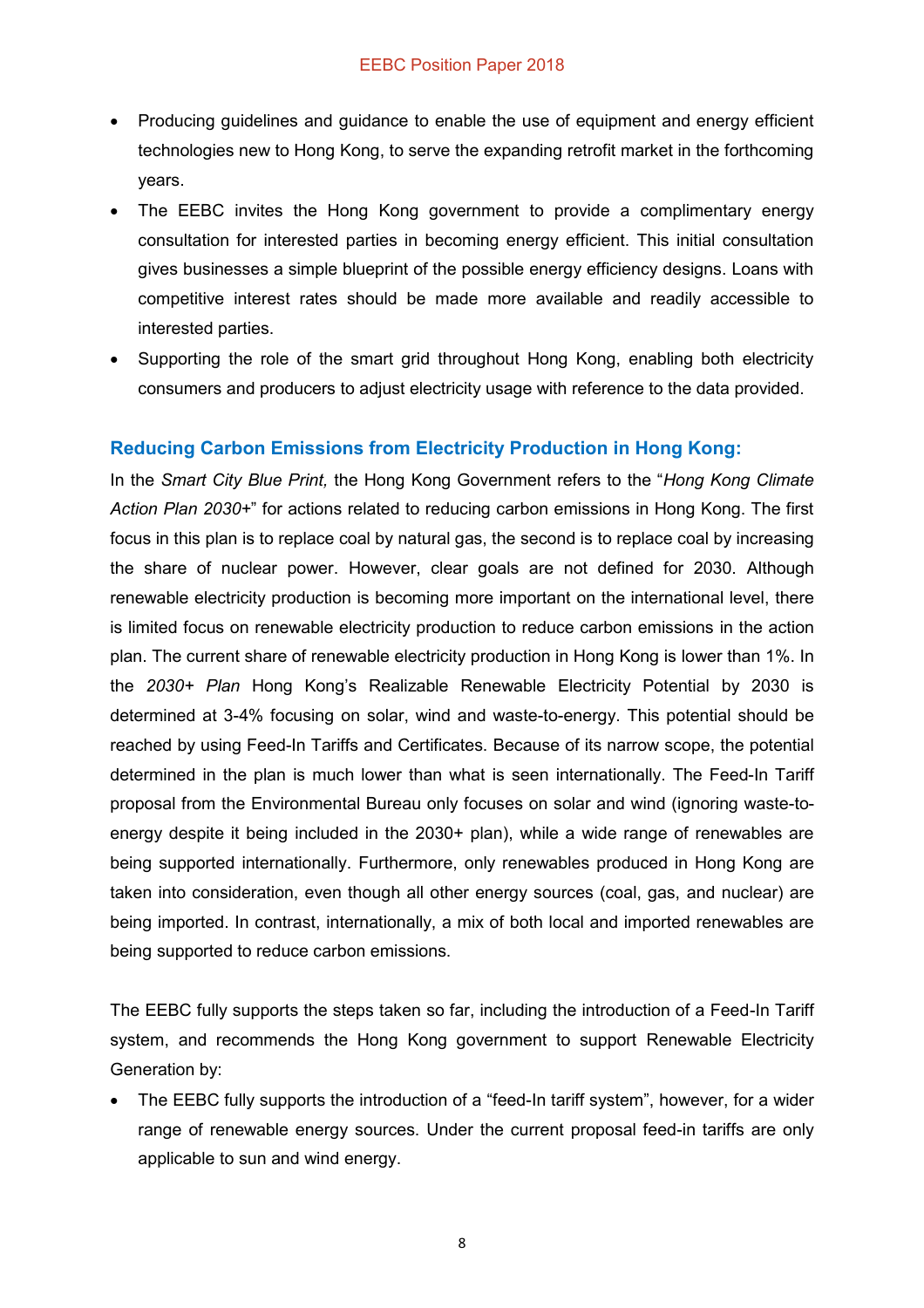- Define Mandatory Renewable Electricity Targets (and separate from Nuclear). For companies to invest in renewables mandatory targets are a must.
- Include both local and international sources of Renewables. The current sources (coal, gas and nuclear) are all imported into Hong Kong. However, for renewables the Hong Kong governments limits itself to only locally produced renewable which limits the potential considerably.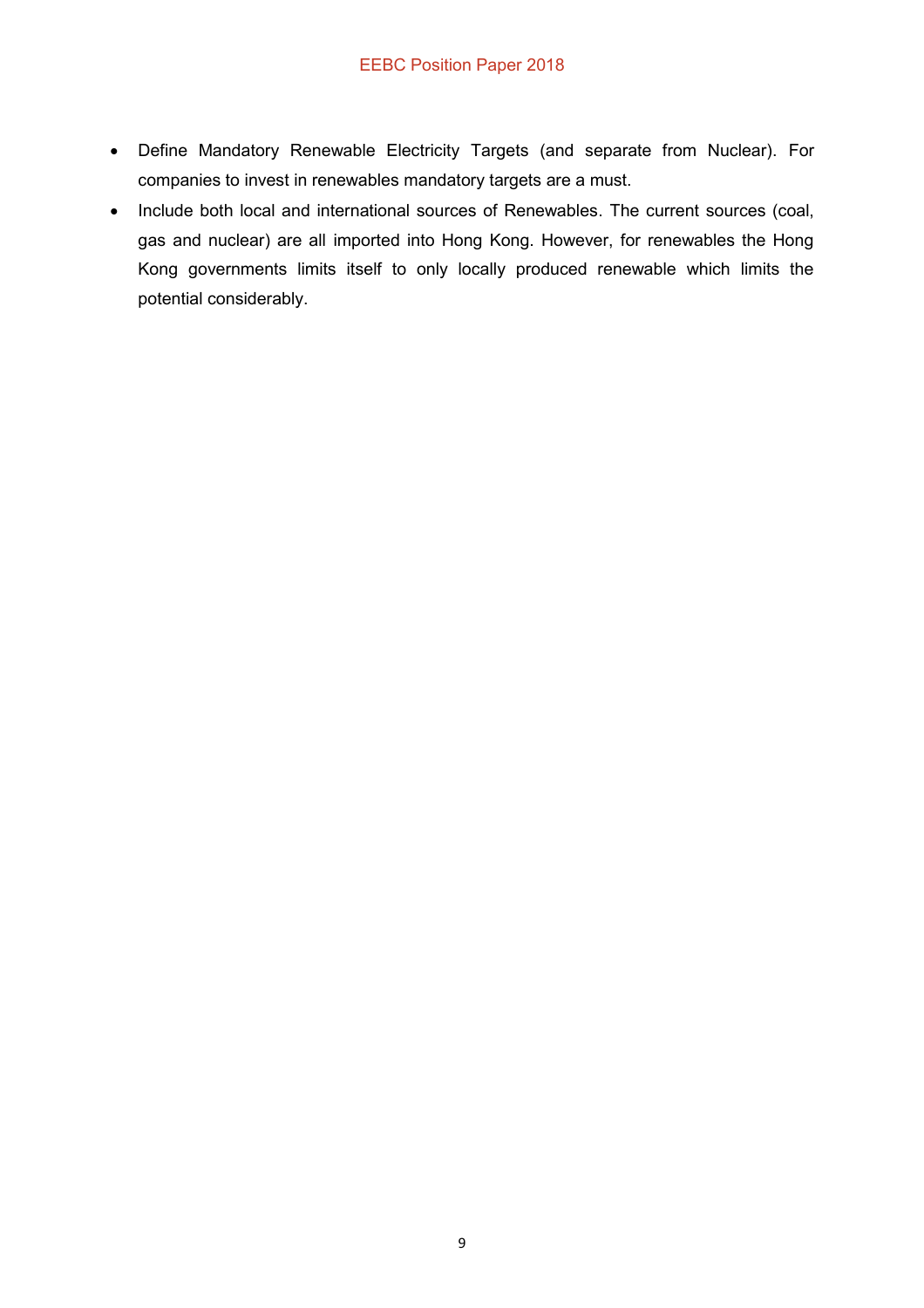#### **1. Introduction**

'*Smart City'* kick-starts the 4th industrial revolution (global digital transformation). Automation alters traditional business engagement and provides new means to achieve sustainability. Hong Kong's waste and pollution management is a compound issue which encompasses interconnected social, economic, technological, and policy concerns. To tackle the arising problems, it is important to have a bespoke approach fitting Hong Kong's characteristics (for example, landscape, business structure, talent pool). The *2017 Policy Address* reinforces the concept of 'Smart City', which was introduced in the Hong Kong '*Smart City Blueprint*'. 'Systems thinking' is used to find out the root cause of existing problems, while the 'Internet of Things' (IoT) helps solve identifiable problems. By incorporating advanced technology into citizens' daily lives, the Government seeks to promote better livelihood. This paper aims to find ways to reduce, monitor and manage pollution, so as to construct a '*Smart Environment*' in Hong Kong.

#### **2. Towards a Circular Approach to Waste**

Hong Kong has disposed 3.786 million tonnes of Municipal Solid Waste (MSW) in 2016, and yet, it only has a 34% recycling rate<sup>2</sup>. Therefore, it is reasonably foreseeable that landfills will be saturated in 2020<sup>3</sup>. Modelling on European examples, Hong Kong can optimize its status quo by adopting an intelligent waste management system. This solution focuses on '2Rs': reduce and recycle.

This entails quantity-based waste charging, a producer responsibility scheme, the promotion of recycling, and the maximization of landfill diversion. Data-driven waste management design enables better monitoring of consumer pattern, which facilitates the logistics with regards to waste collection, reducing the amount of inefficient trucks and traffic congestion. The user-centric approach can decrease the total amount of municipal solid waste produced and improve the city's sustainability in the long run.

 $\overline{a}$ <sup>2</sup>'The Government of the Hong Kong Special Administrative Region' (info.gov.hk), 'Waste statistics published for 2016' (Gov.hk, 2017) [<http://www.info.gov.hk/gia/general/201712/27/P2017122700307.htm>](http://www.info.gov.hk/gia/general/201712/27/P2017122700307.htm) accessed 4 May 2018.

<sup>3</sup> 'Govhk: Municipal Solid Waste' (gov.hk, 2018) <https://www.gov.hk/en/residents/environment/waste/msw.htm> accessed 25 January 2018.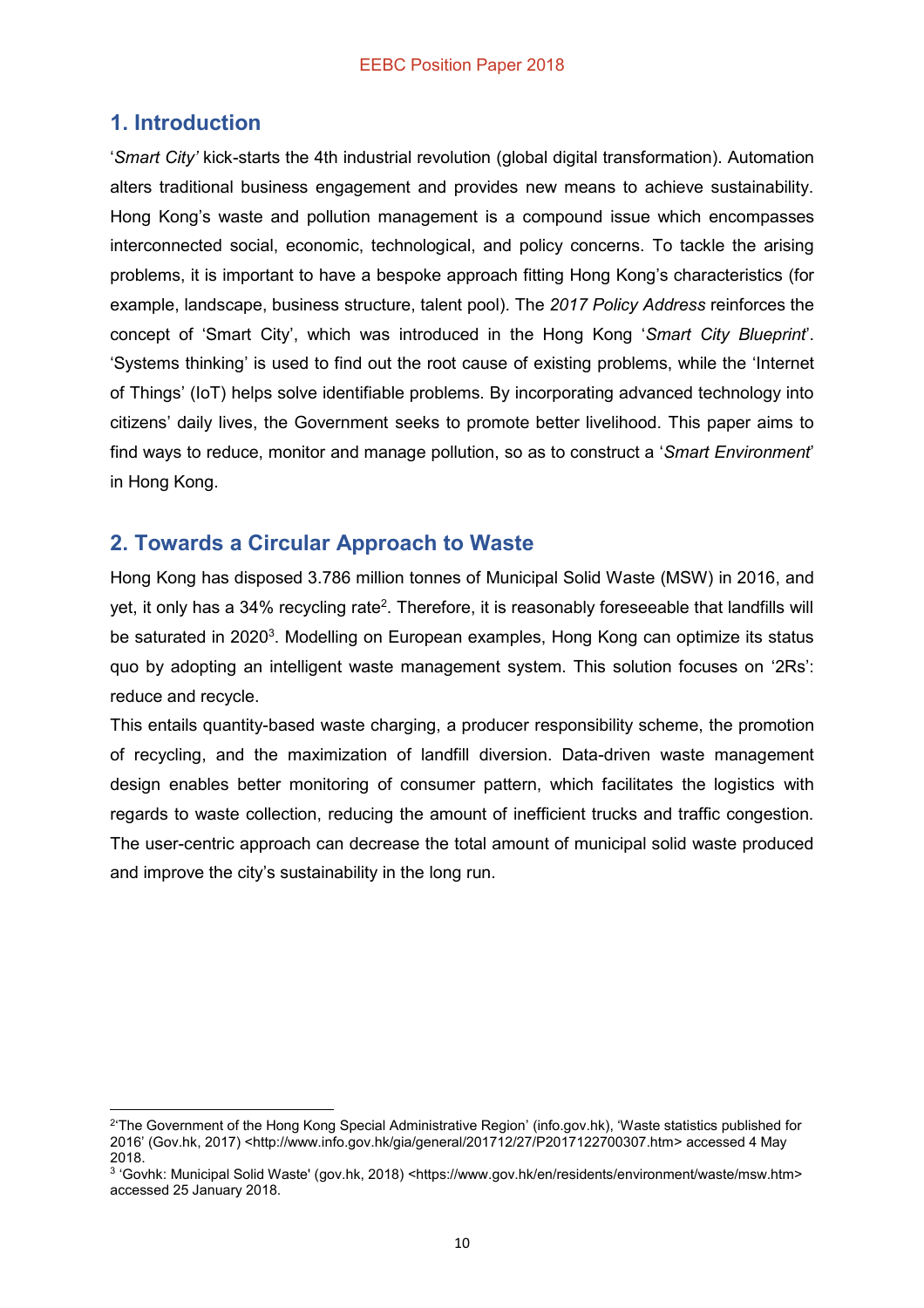

*Graph 1: Statistical Composition Landfilled MSW in 2016. Graph 2: Real Composition Landfilled MSW in 20164.*

#### **2.1 Smart Collection**

Seoul, South Korea, uses a volume-based system for waste management. Citizens must tap a card before throwing their waste into specially designed bins, which use radio frequency identification (RFID) technology. Recyclable trash is free of charge. Normal garbage is charged based on quantity and weight, which is then calculated into a monthly bill<sup>5</sup>. In the United Kingdom, '*BigBelly'* smart bins were introduced in 2011. Solar sensors are used to determine whether the bin is full, and a notification is generated when it is nearing full capacity (at roughly 85%). The data collected can be used to determine the frequency of trash collection<sup>6</sup>. This enables better route planning for trash collection cars, prevents redundant transport, and decreases greenhouse gases emission.

#### **2.2 Smart Sorting**

Waste sorting centres can employ artificial intelligence to automatically identify and sort recyclables from trash.

Robotic engagement can significantly reduce labour demand, improve quality control, and relieve the landfills' burdens. The artificial intelligence can also perform additional functions such as: analysing the types and amount of trash generated by different districts.

This performance increases the Government's understanding of consumers' waste management behaviours, and eases the formation of long-term waste management plans.

 $\overline{a}$ <sup>4</sup> All the data of graph 1 and 2 is taken from EPD, [<https://www.epd.gov.hk/epd/english/top.html>](https://www.epd.gov.hk/epd/english/top.html).

<sup>5</sup> 'Getting Smart In The City – Letrsrecycle.com' (letsrecycle.com, 2018)

[<sup>&</sup>lt;https://www.letsrecycle.com/news/latest-news/getting-smart-city>](https://www.letsrecycle.com/news/latest-news/getting-smart-city) accessed 23 February 2018.

<sup>6</sup> 'Is This The World's Most Hi-Tech Bin? Solar-Powered Device Costs £1,000 A Year But Councils Think It Could SAVE Them Money' (Mail Online, 2018) <http://www.dailymail.co.uk/sciencetech/article-2382598/ls-worlds-hitech-bin-Solar-powered-device-cost s-1-000-year-councils-think-SAVE-money.html> accessed 23 February 2018.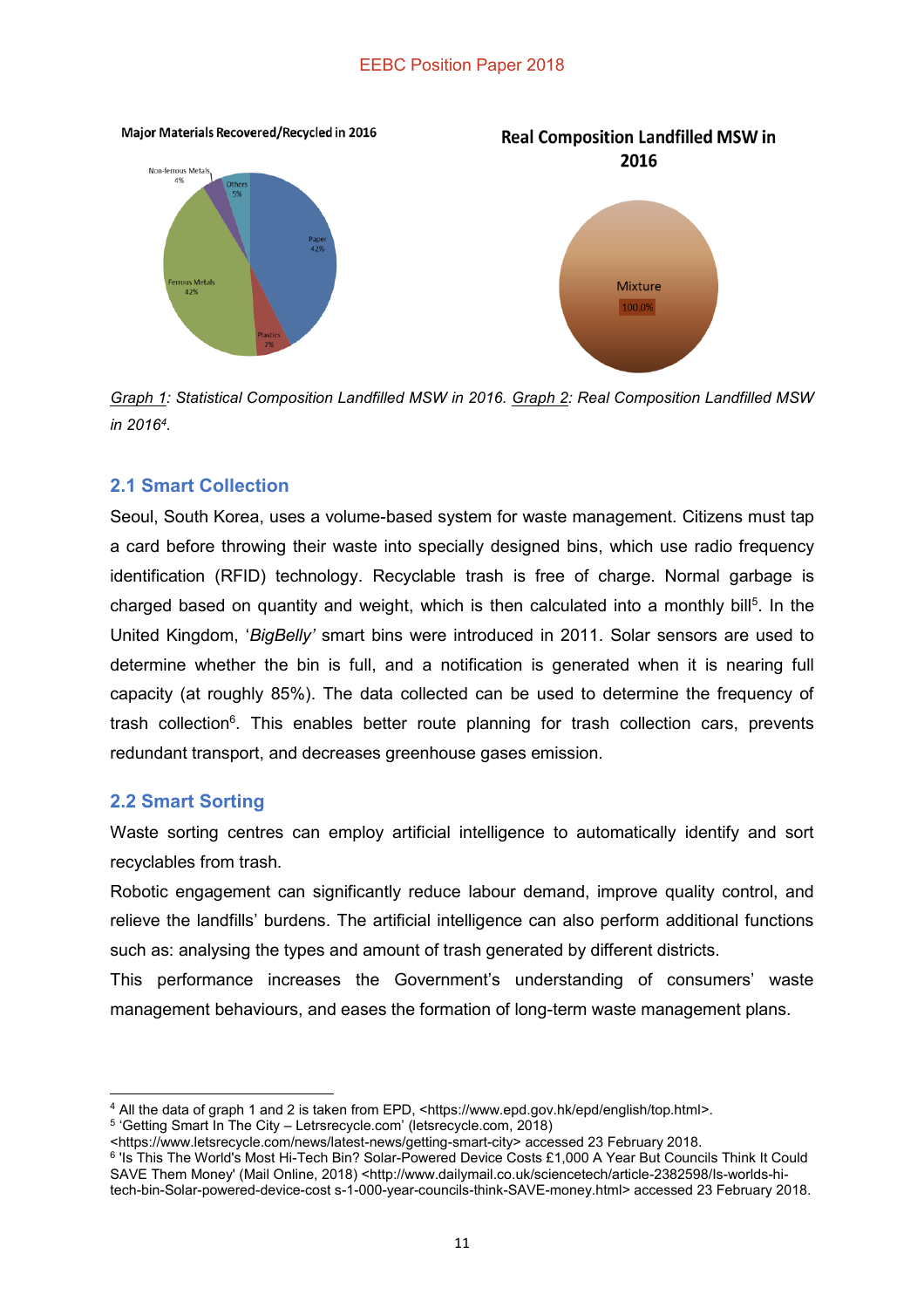#### **2.2.1 The Netherlands**

The Netherlands is one of the forerunners in Europe in regards to Integrated Waste Management (IWM) and recycling. Since mere household separation is insufficient,

in order to further separate household wastes, Amsterdam has installed a post-separation plant in 2017<sup>7</sup>. This implementation has contributed to achieving the sustainable objective of separating 65%-75% of household waste in Amsterdam by 2020. Sorted materials can now be recovered more easily, and refining work was made more accessible for the recycling industry.

#### **2.2.2 Hong Kong**

Hong Kong vastly differs from the Netherlands. Lack of space and a strict permit granting system inhibit recycling industries from entering the market. Mechanical sorting effectively separates recyclables from trash, and can therefore be easily processed. Technological advancement enables firms to differentiate various types of wastes, however companies are only incentivized to join the market if there is a share of profits. Hong Kong deals with a significant amount of food waste, without sorting, organic wastes go directly to the landfill.

To fulfil food waste reduction by 40% by 2022, subsidies and channels should be actively promoted, to engage in processing food waste into biodiesel<sup>8</sup>. The government can delegate processing work to tenders on a government contract, this bilateral cooperation can efficiently recycle and export waste collected to be refined as biodiesel, creating a win-win situation for Hong Kong.

#### **2.3 Maximize Landfill Diversion**

#### **2.3.1 Capannori, Italy**

The European Commission and the European Parliament aim to "manage waste as a resource by 2020" and has stated that "the waste generated per capita is in absolute decline". Following its success of 80% landfill diversion rate, and without the use of incinerators, Capannori, Italy has achieved the most effective result in following the zerowaste target. Waste collected is either recycled, reused, or composted $^9$ .

 $\overline{a}$ <sup>7</sup> 'AEB Amsterdam - Scheidingsinstallatie Huishoudelijk Restafval - Banzo' (Banzo, 2018)

<sup>&</sup>lt;http://www.banzo.nl/reference/nascheidingsinstallatie-huishoudelijk-restafval> accessed 25 January 2018. <sup>8</sup> 'Problems & Solutions | Environmental Protection Department' (Epd.gov.hk, 2018)

<sup>&</sup>lt;http://www.epd.gov.hk/epd/english/environmentinhk/waste/prob\_solutions/food\_waste\_challenge.html> accessed 25 January 2018.

<sup>9 &#</sup>x27;No landfill, no incineration: municipalities commit to zero waste - Eco-Innovation Action Plan - European Commission' (Eco-innovation Action Plan May 2, 2018) <https://ec.europa.eu/environment/ecoap/about-ecoinnovation/good-practices/eu/20131204-zero-waste\_ en> accessed January 22, 2018.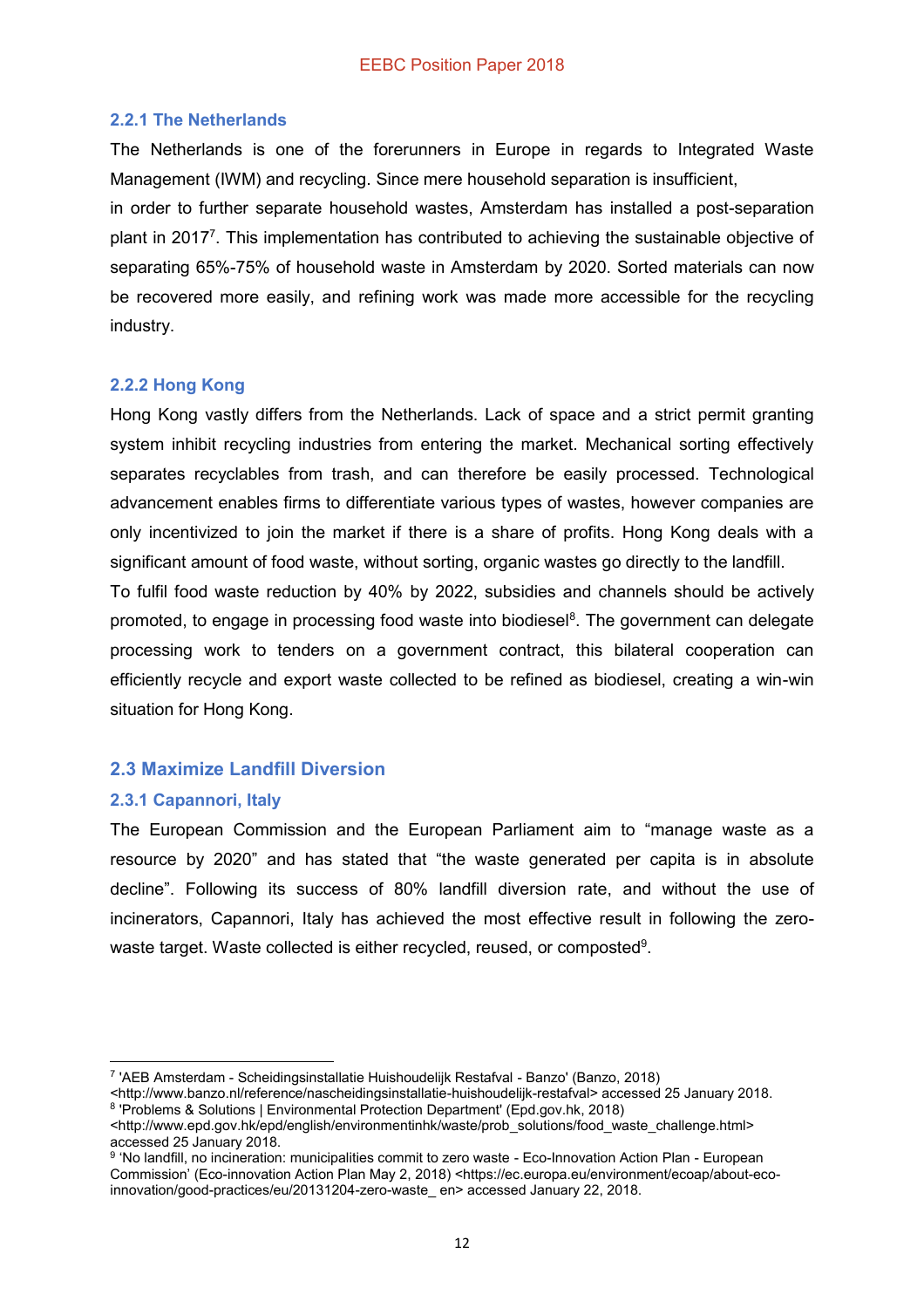This brings a significant monetary reduction on waste management by USD 2.7 million for local councils in 2009<sup>10</sup>.

#### **2.3.2 Hong Kong**

 $\overline{a}$ 

Recovered waste is a source of income for Hong Kong. In 2016, it was recorded that HKD 4.0 billion where gained upon recovering about 1,910,000 tonnes of waste. A drastic difference, however, existed between the waste recovered locally and externally. Approximately 32 times more waste is exported to China and other countries for recycling, than the amount recycled locally (i.e. 97% and 3% respectively)<sup>11</sup>. Hong Kong's significantly lower percentage of waste recovery is likely due to the inadequate policy support, unsustainable business models, and a high set up cost for recycling-related infrastructure. The EEBC strongly supports paragraph 242 in the 2017 Policy Address, it is believed that with the government's initiative in better connecting the local recycling industries with waste, Hong Kong can smoothly overcome the challenge presented by China's ban on importing foreign wastes $12$ .



*Graph 313: the red line corresponds to the amount of MSW exported by Hong Kong (– i.e. almost all of it). This demonstrates Hong Kong's dependency the export of recovered/ recycling materials. The percentage of materials recovered from the total MSW appear in blue. From 52% in 2010, this percentage has fallen to* 

*34% in 2016, which indicates that nearly over 60% of MSW went directly to the landfill in 2016. The red block represents the target of 3,013.3 tonnes of recovered/recycled MSW materials for 2016. At 1,912.3 tonnes, the actual number of recovered MSW was far below the target set out in the Blueprint.*

<sup>10</sup> 'North, "Zero Waste: Nil to Landfill Is Now a Practical Goal' (Knowledge@Wharton March 6, 2014) <http://knowledge.wharton.upenn.edu/article/zero-waste-nil-landfill-now-practical-goal/> accessed January 22, 2018.

<sup>11</sup> 'Waste Reduction Website' (Waste Recycling Statistics | Waste Reduction Website December 27, 2017) <https://www.wastereduction.gov.hk/en/quickaccess/stat\_recycle.htm> accessed January 29, 2018.

<sup>&</sup>lt;sup>12</sup> 'Make Best Use of Opportunities Develop the Economy Improve People's Livelihood Build an Inclusive Society' (policyaddress.gov.hk January 2017) <https://www.policyaddress.gov.hk/jan2017/eng/pdf/PA2017.pdf> accessed January 16, 2018.

<sup>&</sup>lt;sup>13</sup> 'Hong Kong Blueprint for sustainable use or resources 2013-2022' (enb.gov.hk, May 2013)

[<sup>&</sup>lt;https://www.enb.gov.hk/en/files/WastePlan-E.pdf>](https://www.enb.gov.hk/en/files/WastePlan-E.pdf) accessed May 19, 2018.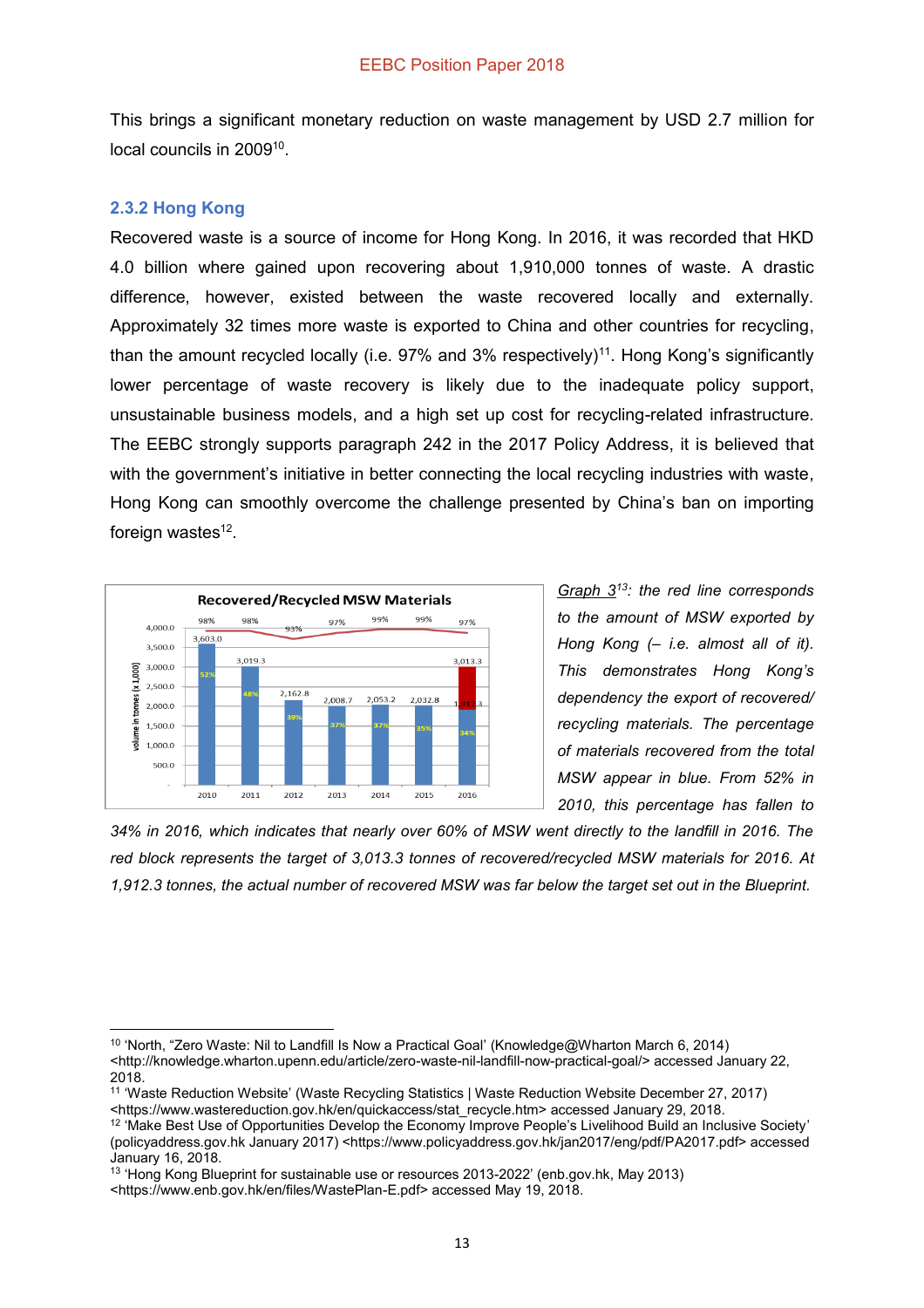#### **2.4 Glass Recycling**

In 2015, 204 tonnes of glass beverage containers were dumped into the landfill on a daily basis. However, only 11% of the glass was recycled. The EEBC highly values the Hong Kong government's *New Producer Responsibility Scheme on Glass Beverage Bottles*.

The scheme is expected to be piloted in 2018 at the earliest, and would have the effect of raising Hong Kong's recycling rate to 60% (1.5 times more than the current rate).

#### **2.5 Plastic Bottle Recycling**

In 2015, Hong Kong disposed of 5.2 million plastic bottles on a daily basis<sup>14</sup>. However, a large amount of plastic is not recycled, as evidenced by the shockingly low plastic (PET) bottle-recycling rate of 7.6%<sup>15</sup>. Compared to Hong Kong, Norway's plastic recycling rate is 12 times more (i.e. 97%). The significantly high plastic recycling rate in Norway is the product of its deposit return system, namely *panteordning* in Norwegian. Since 1972, reverse vending machines have been found in Norway. Under this system, a pre-fixed charge was included in the cost of recyclable products. Upon returning the plastic containers via the reverse vending machine, the labelled amount is returned to the customer. For the returned deposit, customers can choose supermarket vouchers or cash. Witnessing the success of Norway's deposit system, other European nations, namely Germany, Estonia, Finland, and Croatia, adopted this system to improve their national plastic bottle recycling rate<sup>16</sup>.

#### **2.6 Recommendations**

The EEBC would like to propose the following recommendations for the consideration of the Hong Government:

The EEBC supports the introduction of governmental subsidies or gate-fees for recycling companies in Hong Kong. Hong Kong is an expensive location to operate recycling activities. Serious investments are needed to upgrade the recycling industry and Governmental support is required to make recycling in Hong Kong long-term viable. Subsidies can be funded by implementing Product Responsibility Schemes (PRS) to assure the polluters pay principle.

 $\overline{a}$ <sup>14</sup> 'HK'S Offshore Plastic Problem Worse Than Expected, Say Volvo Crews' (South China Morning Post, 2018) <http://www.scmp.com/sport/hong-kong/article/2130069/hong-kongs-offshore-plastic-pollution-worse-exp ectedvolvo-ocean> accessed 23 February 2018.

<sup>&</sup>lt;sup>15</sup> 'Recycling Is Not A Problem Hong Kong Can Dump On China Now' (The Green Earth, 2018)

<sup>&</sup>lt;http://greenearth-hk.org/en/2017/12/20171222/> accessed 23 February 2018.

<sup>16</sup> Charley Ross, 'Norway Has Perfected Plastic Recycling, Here's What The UK Can Learn From Them' (HuffPost UK, 2018) <http://www.huffingtonpost.co.uk/entry/norway-has-perfected-plastic-recycling-heres-what-the-uk-canlear n-from-them\_uk\_5a7acbc5e4b06505b4e9983e> accessed 23 February 2018.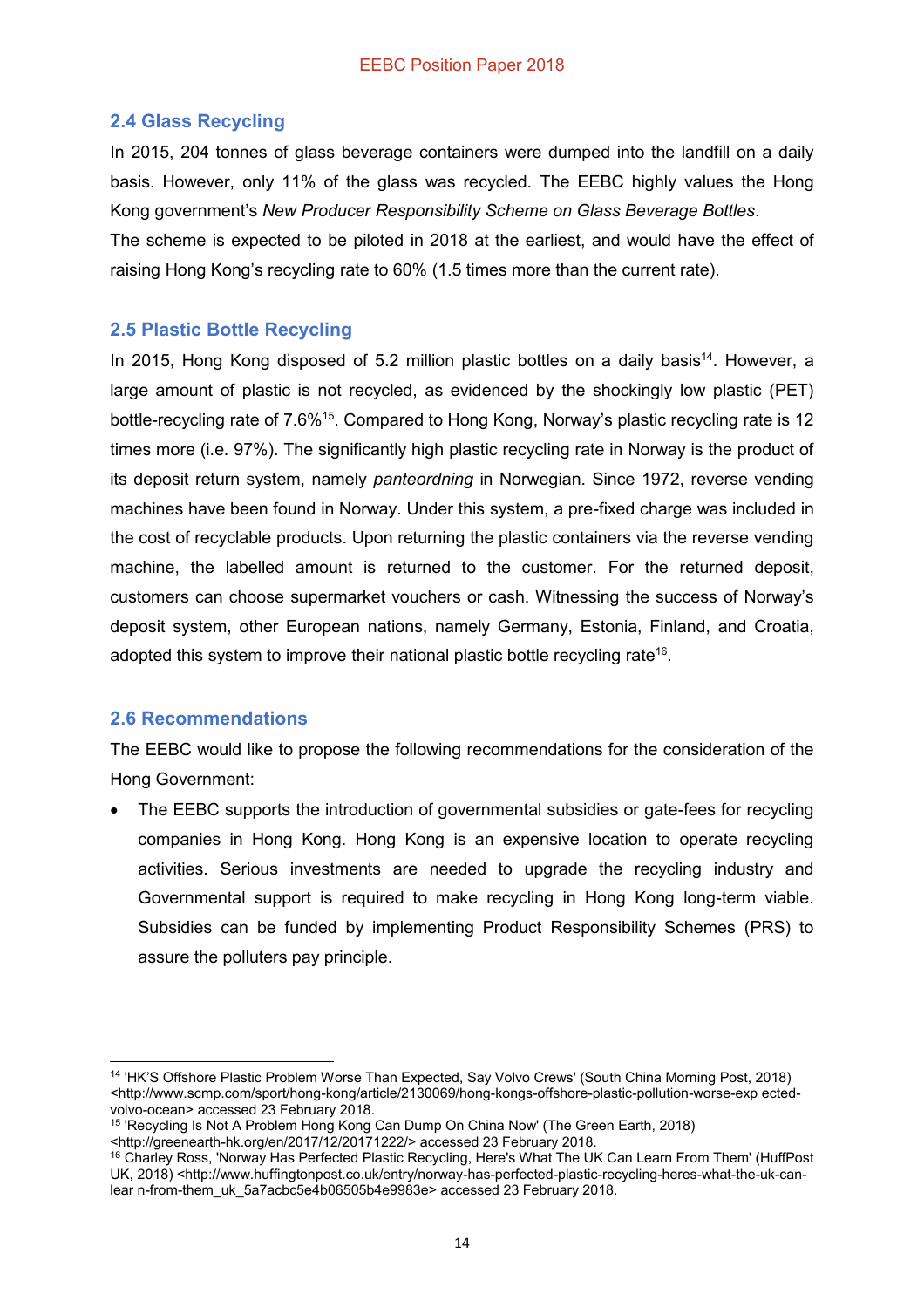#### EEBC Position Paper 2018

- The EEBC recommends the Hong Kong Government to create the possibility to conduct sandbox projects in designated areas. For instance, in Singapore, environmental companies can have a safe space to introduce different recycling solutions whilst minimizing regulatory disruptions. Upgrading the recycling industry will require the introduction of new technology in Hong Kong.
- The EEBC recommends the Hong Kong Government to make more waste available for recycling. Although waste being sent to the landfill is at a record high, long-term stable and secure supply of waste for recycling is still not available. The main reason for this is that waste going to the landfill is mixed and therefore unsuitable for recycling. To create a stable and secure supply of waste for recycling, the EEBC recommends the following:
- x The EEBC fully supports the introduction of the *Waste Charging Scheme* for *Municipal Solid Waste* as mentioned in the *Smart City Blueprint*. This will support separation at the source and create an incentive to reduce waste.
- The EEBC recommends the Hong Kong government to introduce a deposit system for items like plastic bottles, glass and aluminium cans. By returning the bottles or cans, the deposit will be returned either by the shop or a recycling machine. This creates an incentive to separate waste at the source. Norway has achieved a recycling rate of 97% for plastic bottles by using this system.
- The EEBC suggests the Hong Kong government to set up mechanical waste sorting facilities near the landfills for the *Municipal Solid Waste*. The government can complete the sorting process, whilst the recycling processes should be contracted out for recycling expertise to conduct. This abolishes the problem of waste ownership and creates a steady supply of recyclable materials for the Industry. To strengthen the Waste management activities in Hong Kong the EEBC recommends the following:
- The EEBC advises the Hong Kong Government to set up underground waste treatment facilities in densely populated districts. An identical waste management system has been found in Barcelona and Seoul.

It effectively tackles the issue of lack of land and offers additional possibilities to manage the waste collected. This can be combined with other public utilities like water and electricity.

The EEBC stresses the need for continuous enforcement and inspection in regard to illegal dumping. Illegal dumping of waste could hinder the effectiveness of the MSW charging scheme. Smart tracking and tracing systems are commercially available to support the government with these efforts.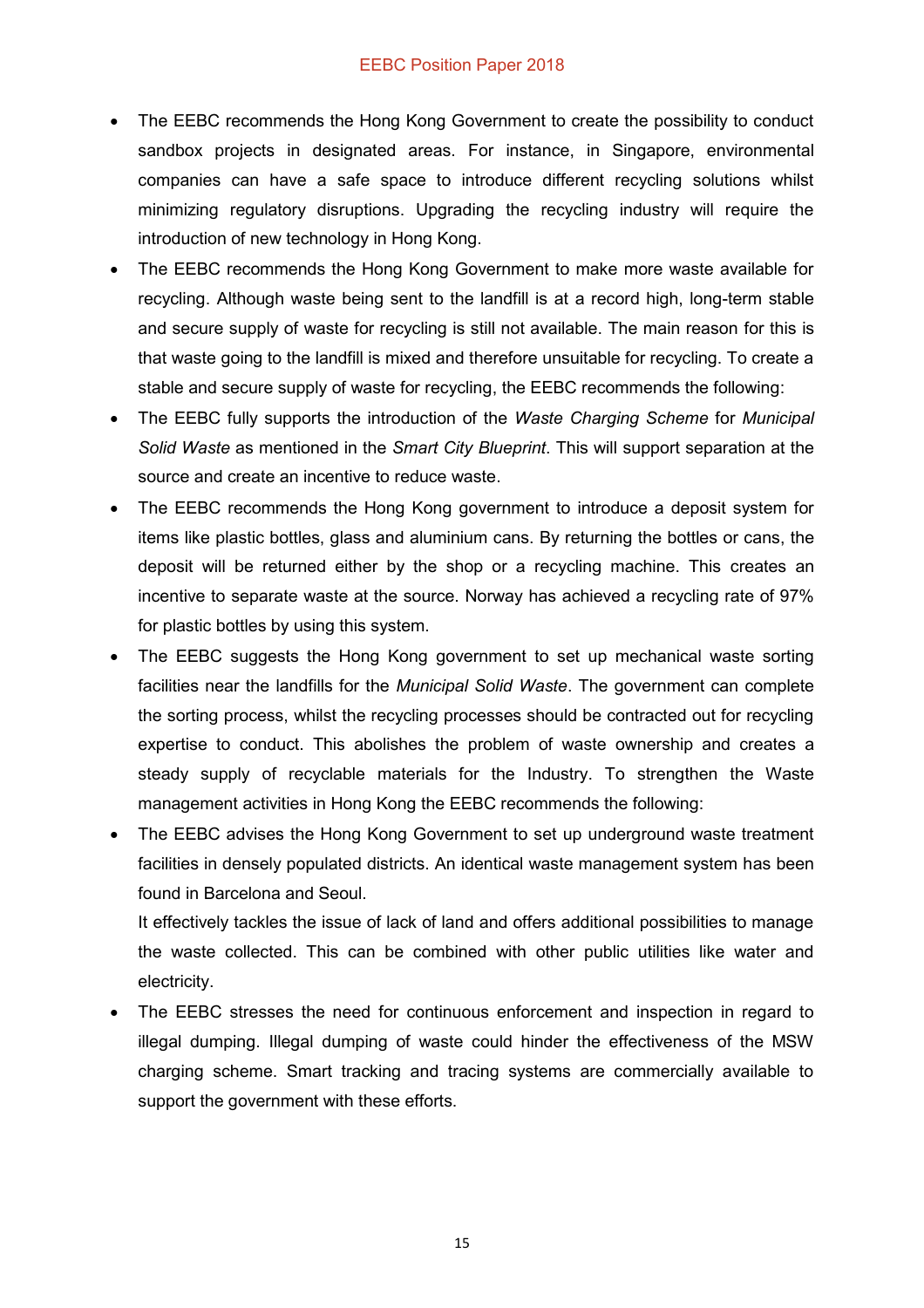The EEBC recommends organizing all activities related to waste management under one government department to strengthen the focus on recycling. Currently two departments are involved, FEHD and EPD. We recommend making EPD responsible for all waste management to strengthen the focus on environmental and recycling activities.

#### **3. Energy Efficiency of Buildings**

Green and intelligent buildings are designed to promote energy efficiency and sustainability<sup>17</sup>. Energy consumption is minimized at its root, as these buildings save energy<sup>18</sup>. Hong Kong is slowly incorporating green concepts into its buildings, some of the recent and most environmentally impactful breakthroughs include: Lo Wu Correctional Institute and Diamond Hill Crematorium<sup>19</sup>. Insulation of buildings, and the certification of energy efficient buildings.

#### **3.1 Insulation of Buildings**

#### **3.1.1 Stricter Regulation**

Approximately 90% of Hong Kong's electricity consumption originates from buildings.<sup>20</sup> The Electrical and Mechanical Service Department introduced a voluntary "Hong Kong Energy Efficiency Registration Scheme for Buildings" in 1998. Later in 2012, the Hong Kong Government launched the "Buildings Energy Efficiency Ordinance."<sup>21</sup> Under the Ordinance, it is expected that 2,800,000,000 kWh of electricity can be reduced within 10 years, which is equivalent to  $2,000$ , 000-tonnes of carbon dioxide<sup>22</sup>. Compared to Europe, Hong Kong's energy efficiency regulations on housing are relatively relaxed. The European Commission introduced an Energy Performance of Buildings Directive (EPBD) and Energy Efficiency Directive (EED) in 2010 and 2012 respectively. The two directives highlighted the communal effort in achieving zero-energy consumption in buildings.

 $21$  Ibid.

 $\overline{a}$ 

<sup>17</sup> 'Hong Kong Smart City Blueprint' (Smartcity.gov.hk, 2017)

<sup>&</sup>lt;https://www.smartcity.gov.hk/doc/HongKongSmartCityBlueprint(EN).pdf> accessed 23 February 2018. <sup>18</sup> GovHK (www.gov.hk), 'Govhk: Green Buildings' (Gov.hk, 2018)

<sup>&</sup>lt;https://www.gov.hk/en/residents/environment/sustainable/buildings.htm> accessed 18 January 2018.  $19$  Ibid.

<sup>20</sup> 'Buildings Energy Efficiency Ordinance' (Beeo.emsd.gov.hk, 2018)

<sup>&</sup>lt;http://www.beeo.emsd.gov.hk/en/mibec\_beeo.html> accessed 25 January 2018.

<sup>22</sup> 'LCQ4: Policies And Measures To Promote Green Buildings' (Info.gov.hk, 2018)

<sup>&</sup>lt;http://www.info.gov.hk/gia/general/201505/06/P201505060638.htm> accessed 25 January 2018.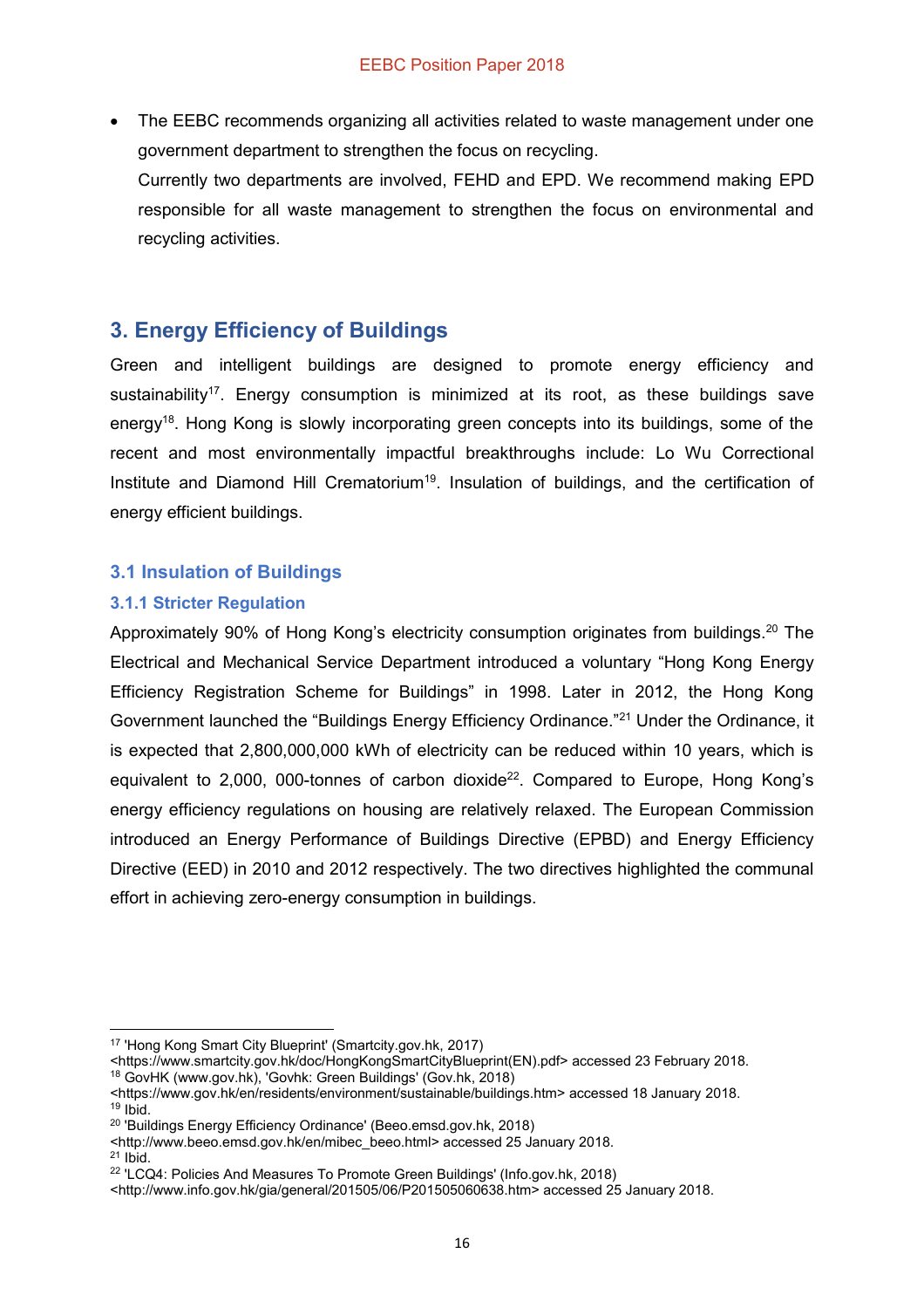As stated in the *Directive 2010/31/EU* (EPBD recast), "all new buildings must be nearly "zero-energy" buildings by 31 December 2020."<sup>23</sup> Starting on the 1st January 2019, all new public buildings shall also fulfil the aforementioned standards.<sup>24</sup>

Expanding from the government sector to private sector, the European community is actively enhancing energy efficiency in buildings through positive legislations. Belgium and Sweden also developed remarkable national energy efficiency measures. In 2015, Brussels, Belgium became the pioneer of legalizing passive house standards for all new constructions.<sup>25</sup> As for Sweden, in 2020, all new buildings shall not rely on fossil fuels for energy generation (airconditioning, heating etc.)<sup>26</sup>. Hong Kong's regulations are significantly lagging behind. To administer energy efficiency in buildings, it is necessary to strengthen existing regulations. Positive legislations should stress the standard and details required for insulating building materials, as well as tighten the OOTV value. Insulation should be set at a higher standard, such that developers will dedicate more effort in improving the energy efficiency at the start. Hong Kong's constructions have a long user life, the money invested will deliver in the form of long-term benefits in the future.

#### **3.1.2 Vacuum-insulated Windows and Window Frames**

Vacuum-insulated windows and window frames have two purposes: insulation, and noise reduction. Hong Kong has a negligible temperature difference between indoor and outdoor. Hence, thermal transfer heat is relatively small. However, heat enters the internal environment via windows and radiation. By altering the solar transmittance of the glass' raw materials used (low-e coating), solar heat gain can be reduced. This reduces the amount of electricity required to cool down the buildings. In addition, vacuum-insulated layers can effectively inhibit sound waves transmission, which reduces about 90% of outdoor noise.

#### **3.1.3 Efficient Building Envelope**

An efficient building envelope uses insulating materials to control the inflow and outflow of air between buildings and the environment. Various insulating materials for walls, windows, and roofs etc., are introduced into the market to fit different needs. They enable effective and accurate calculation of energy needed to maintain a specific indoor temperature. Insulating materials reduce thermal heat transfer in the building's outer layer, this cuts electricity

 $\overline{a}$ <sup>23</sup> 'Buildings - Energy - European Commission' (Energy, 2018) <https://ec.europa.eu/energy/en/topics/energyefficiency/buildings> accessed 23 February 2018.

 $24$  Ibid.

<sup>&</sup>lt;sup>25</sup> 'Brussels Exemplary Buildings Program + Passive House Law Of 2011 — Northwest Ecobuilding Guild' (Ecobuilding.org, 2018) <http://www.ecobuilding.org/code-innovations/policy-profiles/brussels-belgium-firstregion-to-adopt-passiv e-house-building-code-2011> accessed 23 February 2018.

<sup>&</sup>lt;sup>26</sup> 'National Programme For Energy Efficiency And Energy-Smart Construction' (Government.se, 2006) <http://www.government.se/49b73b/contentassets/3929b99d18f74904bb54c9a47dd32b03/national-progr ammefor-energy-efficiency-and-energy-smart-construction> accessed 23 February 2018.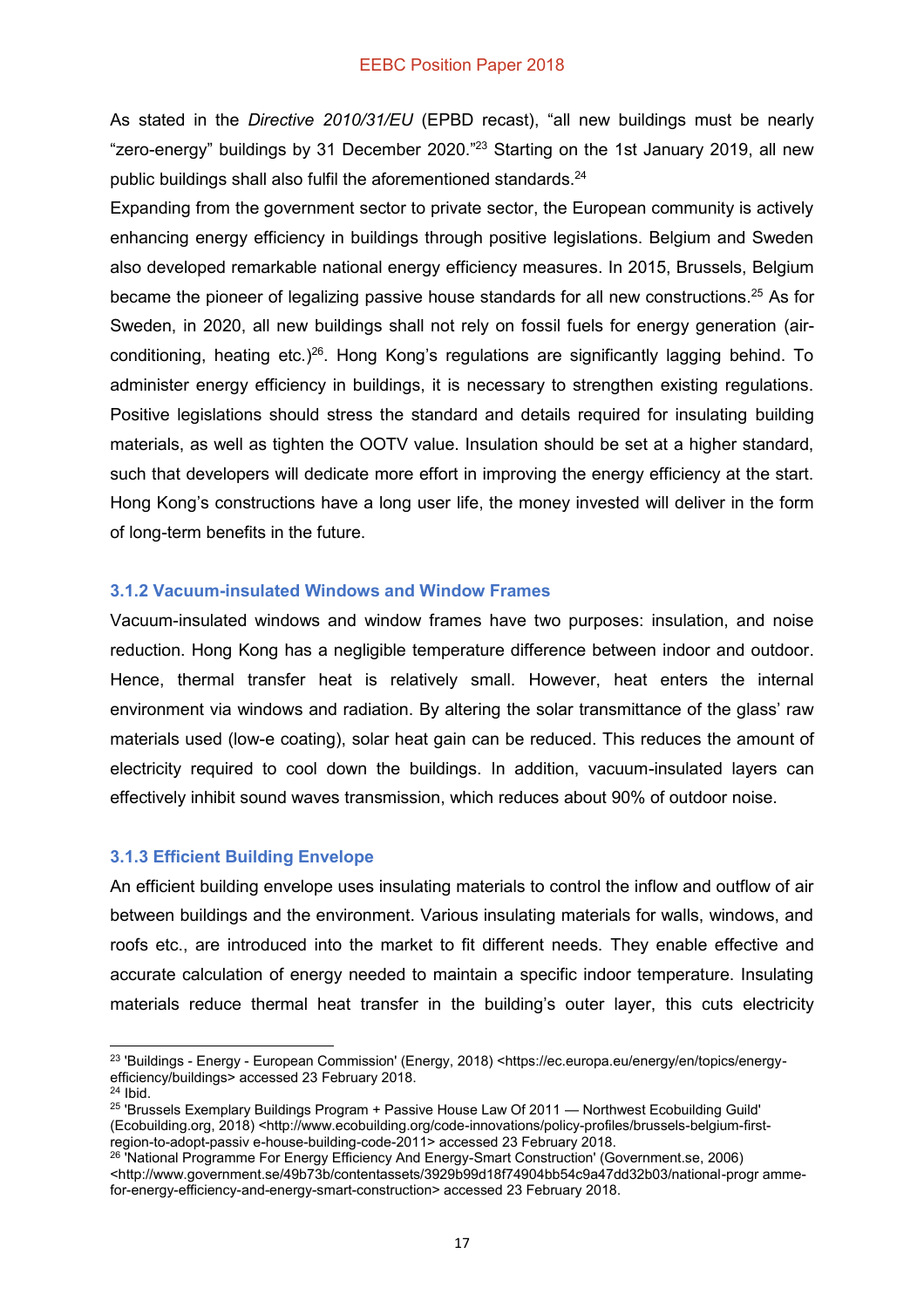consumption at its root. Insulation is also effective in regulating indoor temperature, minimizing electricity consumption fluctuation due to seasonal changes, and efficiently maintaining a comfortable working environment for employees by improving indoor air quality.

#### **3.1.4 Smart Buildings and Wellness**

The definition of a 'green' building is rapidly changing in today's marketplace. While the themes of consumption efficiency remain paramount, the concept of wellness and technology are taking centre stage. Even green building certification systems such as the WELL Building Standard<sup>27</sup> and the LEED Rating System are transforming from static, documentation-based rating tools to dynamic, performance-based ones, via the use of increasingly available technology such as smart metering. LEED recently introduced a new tool called ARC<sup>28</sup> that can gauge the performance of an office, building, or even city in real time via IoT connected devices and reporting tools. Europe has been one of the first movers in this area, with the city of Savona, Italy, being the first city in Europe to be LEED Pre-Certified by USGBC using the ARC tool<sup>29</sup>. The city has been reporting their energy, water, and waste consumption, in addition to air quality measures that allow it to create a worldwide benchmark.

Air quality is arguably the most important component of building wellness. Hong Kong has worsening air quality issues and reporting tools that promote transparency, especially in terms of indoor air quality (IAQ), are essential for today's smart city. In Mainland China, the RESET Standard has blazed the path for IAQ requirements - defining that air should be measured via smart sensors, which relay information to a publicly viewable central cloud<sup>30</sup>.

Hong Kong can easily become the leader in this space, and there should be public policy to encourage developers to use IoT tools to report on issues such as IAQ, so that occupants have the right to access this information pertinent to their health.

#### **3.2 Certified Energy Efficient Buildings**

#### **3.2.1 Purposes**

 $\overline{a}$ 

Since April  $1<sup>st</sup>$ , 2011, the Hong Kong government mandates BEAM Plus Certification to be the prerequisite for gross floor area (GFA) concession. The GFA concession is commonly granted to eligible developers of "green and amenity features projects"<sup>31</sup>.

<sup>&</sup>lt;sup>27</sup> 'Better Buildings are well' <https://www.wellcertified.com> accessed March 14 2018. <sup>28</sup> 'Measure your green performance' <https://www.arcskoru.com> accessed March 14 2018.

<sup>29</sup> 'USGBC and GBCI Announce Savona, Italy as the First City to Sign on to LEED frot Cities in Europe' (newsroom.usgbc.org July 31, 2017) <http://newsroom.usgbc.org/httpnewsroomusgbcorg/ > accessed March 14 2018.

<sup>&</sup>lt;sup>30</sup> 'RESET™ is the world's first sensor-based and performance-driven BUILDING STANDARD and certification program' (reset.build) <https://www.reset.build> accessed March 14 2018.

<sup>31</sup> 'Green Building Certification Label - The Hong Kong Green Building Council (HKGBC) 香港綠色建築議 會' (Hkgbc.org.hk, 2018) <https://www.hkgbc.org.hk/eng/beamplus-certlabel.aspx> accessed 23 February 2018.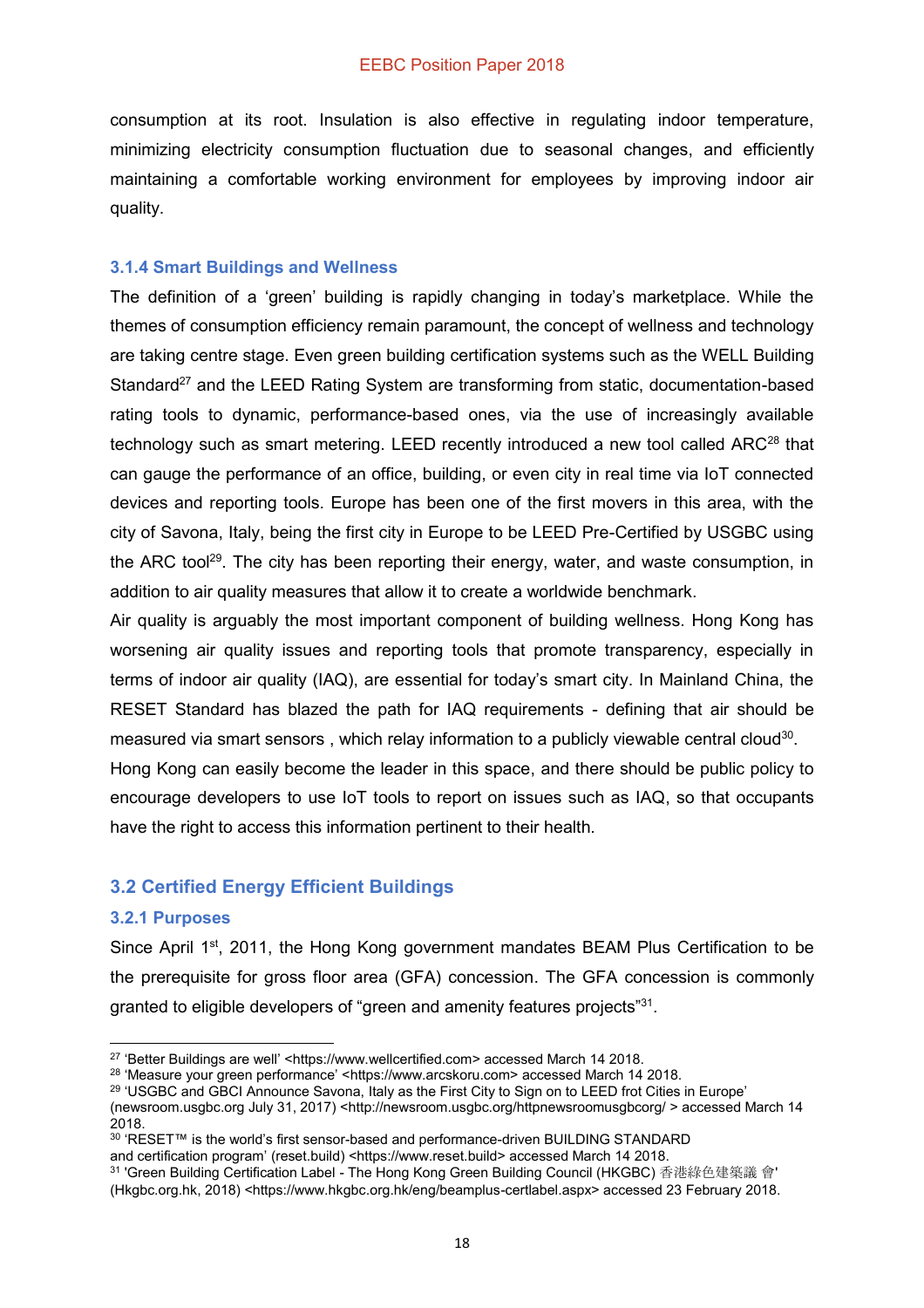Two energy certification systems are prevalent in Hong Kong: The Hong Kong Green Building Council's (HKGBC) BEAM Plus Certification,<sup>32</sup> and the United States Green Building Council (USBGC) Leadership in Energy & Environmental Design (LEED) Certification33.

Energy certification can increase public awareness of energy efficiency. Different certification systems measure energy efficiency using different parameters. This creates objective, comparable information for customers' decision-making. Simultaneously, customers' behaviours control the free market, hence increasing customer awareness can incentivize developers to opt for energy efficient construction designs. This effectively creates a snowball effect, which further leads building developers to become more energy efficient than the standards required by Building Energy Codes (BEC). Certification can have different effects on new and old buildings. In new buildings, certification can help achieve energy efficiency beyond the required standards, reduce pollution, and create better indoor working environments. In old buildings, retrofitting can improve overall energy efficiency<sup>34</sup>.

#### **3.2.2 Passive House**

1

As defined by the '*Passivhaus Institut'*, a Passivhaus (passive house) "has a heat demand of 15 kWh/m2 per year, whilst the total primary energy use in the house is restricted to 120 kWh/m2 per year." Studies have shown that energy saved from utilizing a 'passive house' can reduce 50-65% of carbon dioxide emission for each building<sup>35</sup>. 'Passive house' design is unique to regional climate<sup>36</sup>. Hong Kong's weather is subtropical and humid<sup>37</sup>, hence, there are additional needs for dehumidification and insulation. Architectural designs feature airtightness and insulating building materials to keep heat out. Airtightness can form two barriers: an air barrier and a vapour barrier. The air barrier prevents indoor cold air from leaking out through the holes in the walls. This maintains a steady room temperature and eliminates the need for constant air-conditioning. The vapour barrier controls moisture movement, which maintains a suitable level of humidity whilst simultaneously inhibiting mould growth. The two barriers can effectively regulate the indoor temperature and humidity, which abolishes the need for external devices to tackle these issues. Existing limitations to

<sup>32 &#</sup>x27;BEAM Plus - The Hong Kong Green Building Council' (HKGBC) 香港綠色建築議會' (Hkgbc.org.hk, 2018) <https://www.hkgbc.org.hk/eng/BEAMPlus.aspx> accessed 23 February 2018.

<sup>33</sup> 'LEED | USGBC' (New.usgbc.org, 2018) <https://new.usgbc.org/leed> accessed 23 February 2018.

<sup>34</sup> Monica Murjani and others, 'Innovation And Technology In Hong Kong' (Germany Industry and Commerce Ltd. (GIC)/ German Chamber of Commerce, Hong Kong (GCC), 2017)

<sup>&</sup>lt;http://hongkong.ahk.de/fileadmin/ahk\_hong\_kong/publication/GCcomm201703\_full\_web.pdf> accessed 23 February 2018.

<sup>35 &#</sup>x27;Promotion Of European Passive Houses - Intelligent Energy Europe - European Commission' (Intelligent Energy Europe, 2018) <https://ec.europa.eu/energy/intelligent/projects/en/projects/pep> accessed 23 February 2018.

<sup>36</sup> 'Passive Institute, 'Passivhaus Institut' (Passivehouse.com, 2018)

<sup>&</sup>lt;http://passivehouse.com/02\_informations/01\_whatisapassivehouse/01\_whatisapassivehouse.htm> accessed 23 February 2018.

<sup>37 &#</sup>x27;Climate Of Hong Kong' (Weather.gov.hk, 2018) <http://www.weather.gov.hk/cis/climahk\_e.htm> accessed 23 February 2018.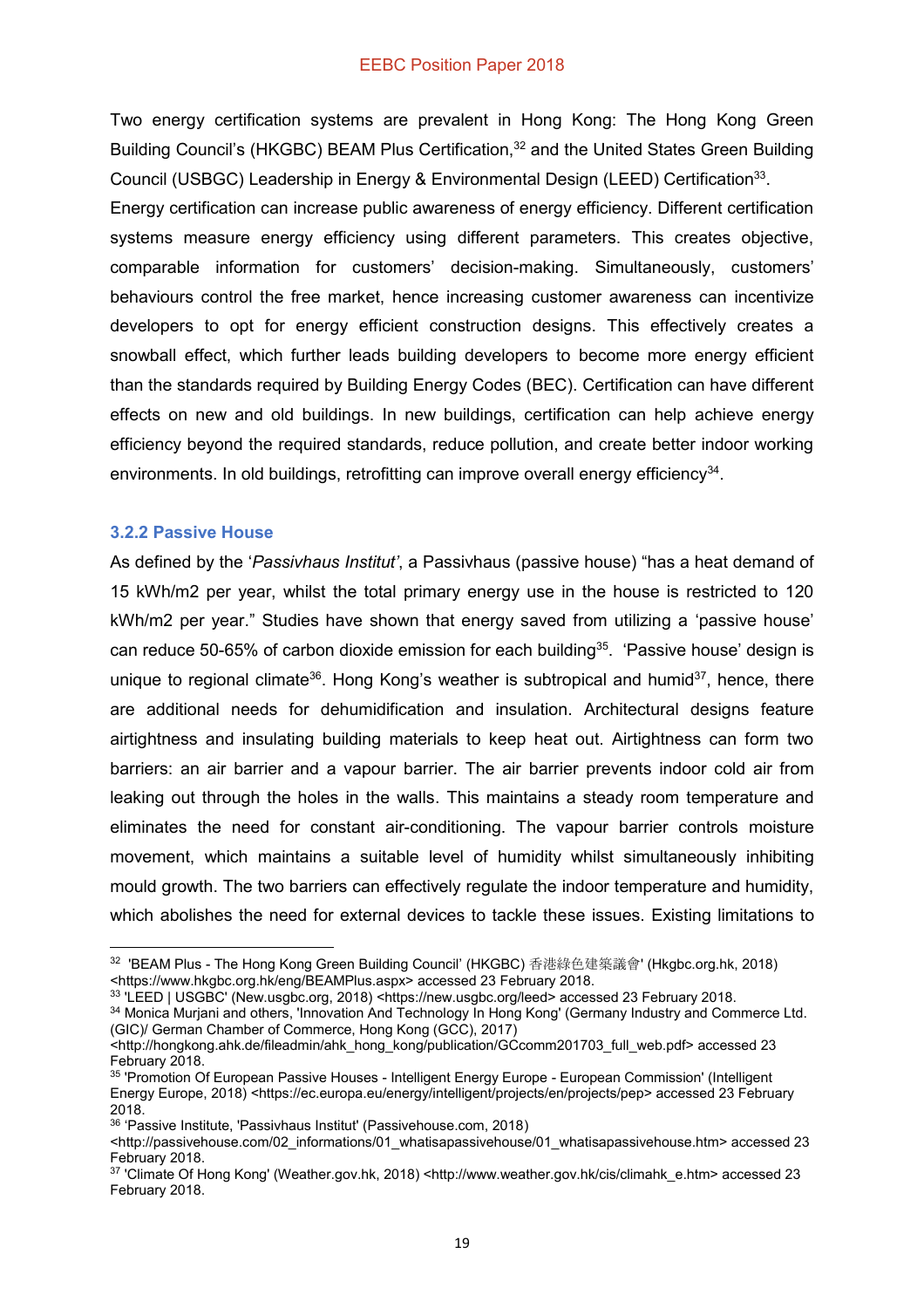the introduction of 'passive house' into the market are: lack of public awareness, inadequate market demand, and limited contractor skills. Policy support and public education are paramount to effectively improve energy efficiency.

#### **3.3 Light Pollution**

#### **3.3.1 Status Quo**

Lighting accounts for approximately 15-19% of global energy consumption and over 5% of worldwide greenhouse gas (GHG) emissions<sup>38</sup>. In Hong Kong, lighting accounted for 12% of the total electricity consumption in 2015<sup>39</sup>.

| End-User                                                 | <b>Residential</b> | <b>Commercial</b> | <b>Industrial</b> | <b>Total Electricity</b><br>consumption of<br>lighting |
|----------------------------------------------------------|--------------------|-------------------|-------------------|--------------------------------------------------------|
| <b>Electricity</b><br>consumption of<br>lighting in 2015 | 15%                | 9%                | 10%               | 12%                                                    |

*Contribution of Lighting to the total Electricity Consumption by End-users in Hong Kong in 201540.*

Illuminance from advertisement billboards outside of shopping malls and hotels disturbs nearby residents' daily lives as well as nature.

The EPD continued to opt for non-binding sets of documents, known as "Guidelines on Industry Best Practices for External Lighting Installations" and the "Charter on External Lighting" to regulate existing light pollution issues $41$ .

#### **3.4. Developing Cleaner Energy Systems Day-night Tariff Out.**

'Smart Grid' is an initiative created by The European Technology Platform (ETP) in 2006. The intelligently designed electricity network provides an efficient means to monitor generators' and consumers' actions<sup>42</sup>. With the use of smart meters, real-time analysis is conducted on time and volume of electricity consumed, this then allows the market to adjust

<sup>42</sup> Potoˇcnik J, "European SmartGrids Technology Platform" (ec.europa.eu, 2006)

 $\overline{a}$ 38 'UN Environment. BRIGHTEN UP! Making the switch to efficient lighting' (unenvironment.org 19 September, 2017) <https://www.unenvironment.org/news-and-stories/story/brighten-making-switch-efficient-lighting> accessed December 12, 2017.

<sup>39</sup> 'Hong Kong Government, Electrical & Mechanical Services Department' (emsd.gov.hk September, 2017) <https://www.emsd.gov.hk/filemanager/en/content\_762/HKEEUD2017.pdf> accessed December 18, 2017. <sup>40</sup> 'Hong Kong Government, Electrical & Mechanical Services Department' (emsd.gov.hk September, 2017) <https://www.emsd.gov.hk/filemanager/en/content\_762/HKEEUD2017.pdf> accessed December 18, 2017 <sup>41</sup>'LCQ11: Light Pollution' (info.gov.hk 5<sup>th</sup> of July, 2017)

<sup>&</sup>lt;http://www.info.gov.hk/gia/general/201707/05/P2017070500421.htm> accessed December 18, 2017.

<sup>&</sup>lt;https://ec.europa.eu/research/energy/pdf/smartgrids\_en.pdf> accessed January 23, 2018.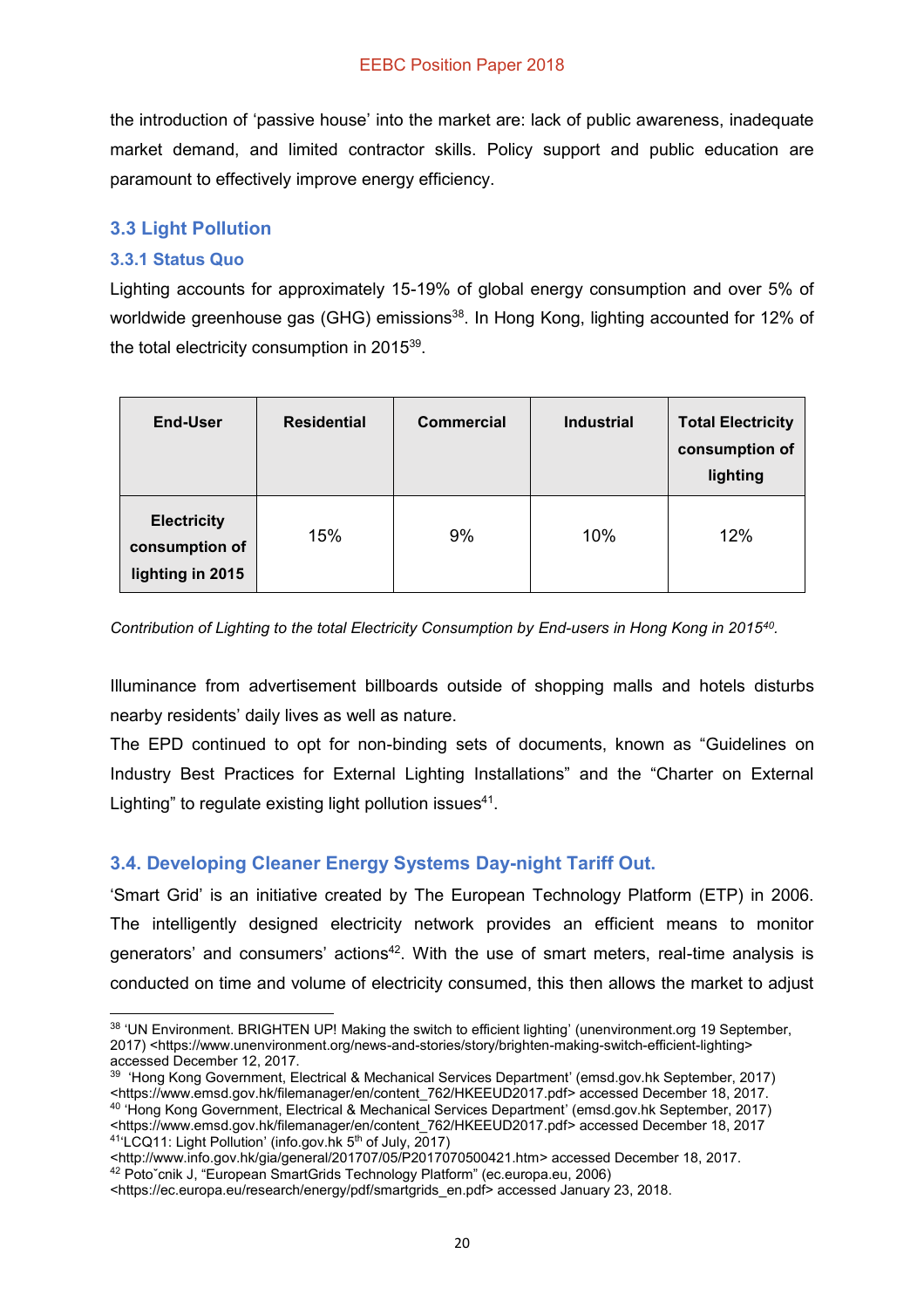#### EEBC Position Paper 2018

its demand and supply accordingly. Consumers can then plan their electricity consumption in accordance to different price periods<sup>43</sup>. The European Commission's "benchmarking smart metering deployment in the EU-27'' was adapted by the DG ENER and JRC, focusing on the implementation of smart meters throughout the EU. Smart meters utilize the newest digital technologies to provide information updates, which helps establish ''a two-way electronic communication" with the consumers and the grid.<sup>44</sup> Member States are obligated to guarantee the implementation of smart metering under the ''EU energy market legislation in the *Third Energy Package''*. Upon complete installation amongst Member States, approximately 72% of EU consumers will be using smart meters for electricity, whilst 40% of EU consumers will be using them for gas.45

#### **3.4.1 Challenge**

A time-of-use tariff system was experimented by CLP and Hong Kong Electric. Under this system, electricity providers charge different rates for electricity consumed within different time intervals. Peak hours electricity rate would be higher than off-peak period<sup>46</sup>. The implementation of smart grid and smart meter is difficult to incentivize tenants to cut electricity consumption. In commercial buildings, tenants regularly pay a set amount of management fee, which includes unlimited use of central conditioning, and lighting. The fee is calculated based on the floor area regardless of actual consumption. In residential settings, some contracts include bills, regardless of actual usage. To maximize tenants' benefits, they will likely exhaust all possible resources unless they possess a high level of environmental awareness.

#### **3.5 Recommendations**

To improve the energy efficiency of buildings in Hong Kong the EEBC would like to propose the following recommendations for the consideration of the Hong Kong government:

The European Commission can share with the Hong Kong Government the success of the United Kingdom's Energy Performance Certificate (EPC). Whenever a property is built, leased, or sold, the EPC is required.

 $\overline{a}$ <sup>43</sup> 'Smart Grids And Meters - Energy - European Commission' (ec.europa.eu, 2018)

<sup>&</sup>lt;https://ec.europa.eu/energy/en/topics/markets-and-consumers/smart-grids-and-meters> accessed 25 January 2018.

<sup>44</sup> Wilson A, "Smart electricity grids and meters in the EU Member States" (europarl.europa.eu September 2015) <http://www.europarl.europa.eu/RegData/etudes/BRIE/2015/568318/EPRS\_BRI%282015%29568318\_E N.pdf> accessed January 17 2018.

<sup>45 &#</sup>x27;Smart Metering Deployment In The European Union | JRC Smart Electricity Systems And Interoperability' (Ses.jrc.ec.europa.eu, 2018) <http://ses.jrc.ec.europa.eu/smart-metering-deployment-european-union> accessed 25 January 2018.

<sup>46</sup> "CLP launches Smart Energy Programme to help turn Hong Kong into a Smart City" (clpgroup.com June 15, 2017) <https://www.clpgroup.com/en/Media-Resources-site/Current%20Releases/20170615\_en.pdf> accessed January 25 2018.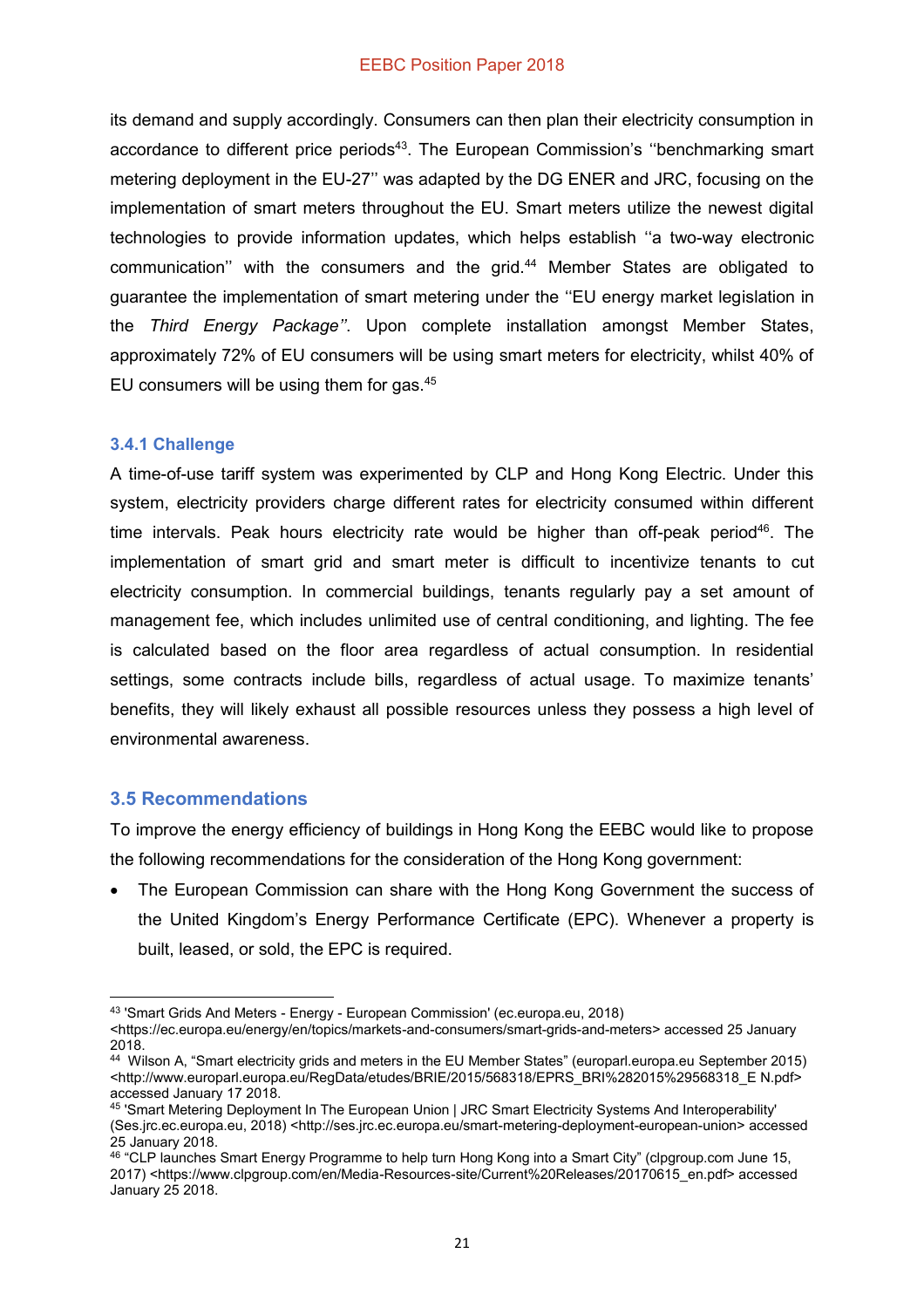#### EEBC Position Paper 2018

- The EPC contains information about a property's energy use and typical energy costs. Hong Kong understands competition; merely having published energy data is a key driver of improved awareness and building energy performance. To strengthen the regulations, promote the use of thermal barriers (insulation) and energy recovery ventilation, as well as improve the air-tightness (less unwanted air-exchange) and shading. This will provide better thermal comfort, healthier indoor air and reduce the need for air-conditioning.
- Currently, for BEAM there is a 10% GFA concession. More concessions might work as an effective incentive because people keep registering without certifying. The EEBC suggests incentivizing the use of higher level BEAM certification (for silver, gold and platinum each may be more GFA), or incentivize higher energy efficiency in general.
- Producing guidelines and guidance to enable the use of equipment and energy efficient technologies new to Hong Kong, to serve the expanding retrofit market in the forthcoming years.
- The EEBC invites the Hong Kong government to provide a complimentary energy consultation for interested parties in becoming energy efficient. This initial consultation gives businesses a simple blueprint of the possible energy efficiency designs. Loans with competitive interest rates should be made more available and readily accessible to interested parties.
- Supporting the role of the smart grid throughout Hong Kong, enabling both electricity consumers and producers to adjust electricity usage with reference to the data provided.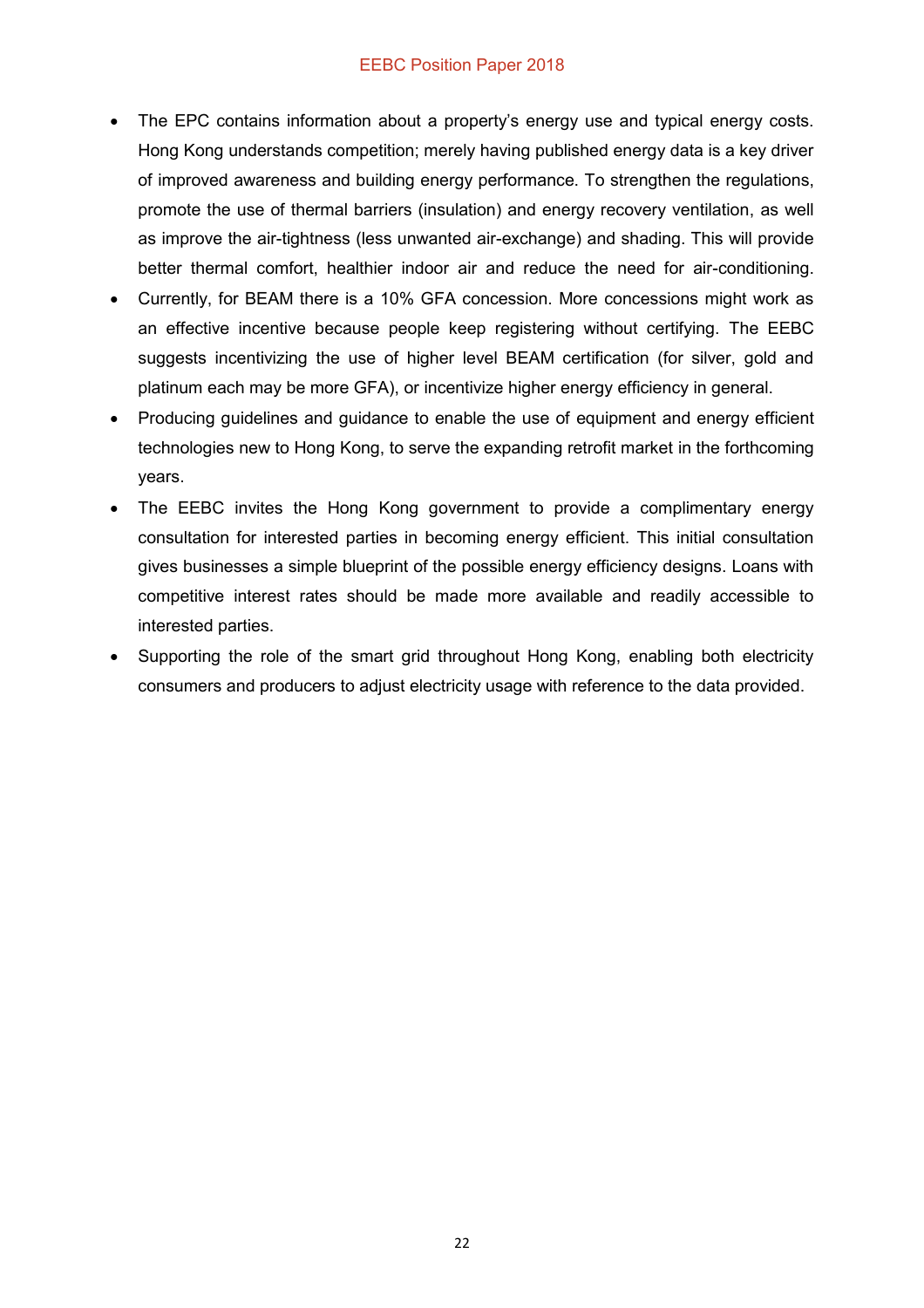#### **4. Reducing Carbon Emissions from Electricity Production in Hong Kong**

#### **4.1 Action Plan 2030+ Reducing Carbon Emission**

The Hong Kong government's '*Smart City'* blueprint refers to the *Hong Kong Climate Action Plan 2030+*. In it, the government highlights its intention of investing into a cleaner environment (for the targets see graph 3). Up to 2020 the main focus was on replacing coal by natural gas. Among other things, the plan focuses on encouraging power companies to use natural gas and non-fossil fuel sources, instead of using local power plants.

With this in mind, the government aims "to reduce the carbon intensity by 65% to 70 % by 2030"<sup>49</sup>, and replace coal by increasing the share of nuclear power.



*Graph 4: blueprint Hong Kong Smart cities50*

#### **4.2 Renewable Energy**

Internationally, renewable energy is booming. Hydro, wind, and solar powers are in the lead. In 2016 alone, global new solar PV capacity has doubled<sup>51</sup>, and renewables have come to represent nearly two thirds of net new power worldwide. According to prognostics, by 2022, wind and solar energies are set to reach over 80% of renewable capacity growth across the world. This is due in part to a now overwhelming consensus on the harmful effects of our dependency on non-renewable resources. There is also the fact that this relatively nascent sector can be highly profitable, particularly in light of recent drops in announced and auction prices, taxation, and tariffs. However, despite encouraging observations, some governments have been slow to catch on and make a substantial commitment to renewables. Hong Kong in particular, is seriously lagging behind, with renewables representing less than 1% in the current share of renewable electricity production (Hong Kong's final electricity consumption is dominated by coal and oil, closely followed by nuclear power) $52$ .

```
https://www.enb.gov.hk/sites/default/files/pdf/ClimateActionPlanEng.pdf> accessed 02 May, 2018.
```

```
51 "Renewables 2017", International Energy Agency (IEA), 4 October 2017.
```
 $\overline{a}$ <sup>49</sup> 'New Theme of Control Agreements reached with the two power companies' (info.gov.hk April 25, 2017) <http://www.info.gov.hk/gia/general/201704/25/P2017042500763p.htm> accessed 12 April 2018. <sup>50</sup> "Hong Kong's Climate Action Plan 2030+ (enb.gov.hk, January 2017) <

[<sup>&</sup>lt;https://www.iea.org/publications/renewables2017/>](https://www.iea.org/publications/renewables2017/)accessed 12 April 2018.

<sup>52</sup> "Information Note: Feed-in tariff for solar power in selected places" (Research Office Legislative Council Secretariat, 17 January 2018) [<https://www.legco.gov.hk/research-publications/english/1718in04-feed-in-tariff-for-](https://www.legco.gov.hk/research-publications/english/1718in04-feed-in-tariff-for-solar-power-in-selected-places-20180117-e.pdf)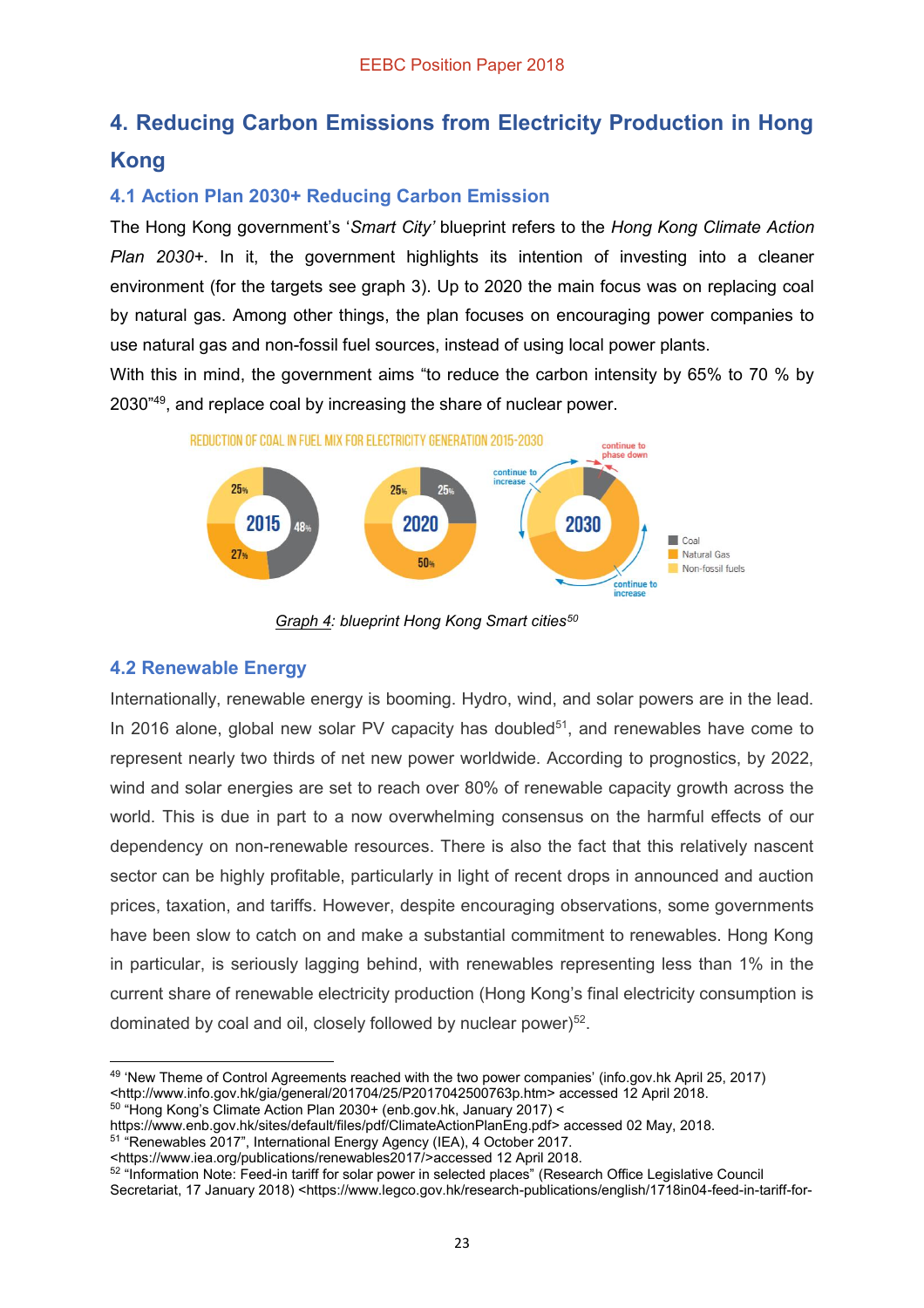#### **4.2.1 Europe: Germany, the United Kingdom, and Denmark**

This number is particularly telling in contrast to the European performance. Within the EU-28, renewables accounted for 17% of gross final energy consumption in 2016, and among all renewable energy sources, solid biofuels and renewable wastes were the most produced<sup>53</sup>. In Germany, according to preliminary data from AG Energiebilanzen, renewables made up 33.3% of gross power production in 2017. Wind power, biomass, and solar energy are in the lead in Germany, making up respectively 50%, 21%, and 18.3% of the total gross renewable energy production (3.1% comes from hydro power, and 0.9% from waste)<sup>54</sup>.

In terms of electricity generations alone, the IEA expects the share of PV and wind power in Germany to rise from 18% in 2016, to 26% by 2022 (IEA, 2017).

In the UK, renewable energies made up 29.8% of gross power generation during the second quarter of 2017. 42.88% of the country's renewables came from wind power, 36.39% from Bioenergy, 17.18% from solar PV, and 3.52% from hydropower<sup>55</sup>. The IEA predicts that the share of PV and wind power in the UK's electricity generation will rise from 14% to 26% (IEA, 2017). Furthermore, according to predictions, from 44% in 2016, Denmark's renewables are set to make up about 70% of the country's electricity generation by 2022 (IEA).

#### **4.3 Feed-In Tariff System**

 $\overline{a}$ 

Beyond Europe, countries throughout the world are focusing on producing renewable energy to reduce their carbon footprint. In 2012, Japan introduced its feed-in tariff, which contributed to an increase in the use of solar power. Less than three years ago, Japan installed the world's second largest solar power generator, with a capacity of 41.6 gigawatts<sup>56</sup>. China has recently kick-started its production of renewable energy. As a result, the country has become a dominant force in clean energy financing<sup>57</sup>.

[solar-power-in-selected-places-20180117-e.pdf>](https://www.legco.gov.hk/research-publications/english/1718in04-feed-in-tariff-for-solar-power-in-selected-places-20180117-e.pdf) accessed 8 May 2018.

 $\frac{1}{56}$  'Feed-in tariff for solar power in selected places (legco.gov.hk 12 January, 2018)

<https://www.legco.gov.hk/research-publications/english/1718in04-feed-in-tariff-for-solar-power-in-selectedplaces-20180117-e.pdf> Accessed at 12 April 2018.

<sup>53</sup> 'Renewable energy statistics' (Eurostat, ec.europa.eu January 2018) [<http://ec.europa.eu/eurostat/statistics](http://ec.europa.eu/eurostat/statistics-explained/index.php/Renewable_energy_statistics)[explained/index.php/Renewable\\_energy\\_statistics>](http://ec.europa.eu/eurostat/statistics-explained/index.php/Renewable_energy_statistics) accessed 8 May 2018.

<sup>&</sup>lt;sup>54</sup> Appunn, Bieler, and Wetengel, 'Germany's energy consumption and power mix in charts' (Clean energy Wire, 3 April 2018) [<https://www.cleanenergywire.org/factsheets/germanys-energy-consumption-and-power-mix](https://www.cleanenergywire.org/factsheets/germanys-energy-consumption-and-power-mix-charts)[charts>](https://www.cleanenergywire.org/factsheets/germanys-energy-consumption-and-power-mix-charts) accessed 8 May 2018.

<sup>55</sup> 'UK Energy Statistics, Q2 2017' (Department for Business, Energy & Industrial Strategy, 28 September 2017) [<https://assets.publishing.service.gov.uk/government/uploads/system/uploads/attachment\\_data/file/647750/Press](https://assets.publishing.service.gov.uk/government/uploads/system/uploads/attachment_data/file/647750/Press_Notice_September_2017.pdf) [\\_Notice\\_September\\_2017.pdf>](https://assets.publishing.service.gov.uk/government/uploads/system/uploads/attachment_data/file/647750/Press_Notice_September_2017.pdf) accessed 9 May 2018.

<sup>&</sup>lt;sup>57</sup> 'IEEFA Report: China in 2017 Continued to Position itself for Global Clean Energy Dominance' (ieefa.org 9 January, 2018) <http://ieefa.org/ieefa-report-china-continues-position-global-clean-energy-dominance-2017/> Accessed at 8 May 2018.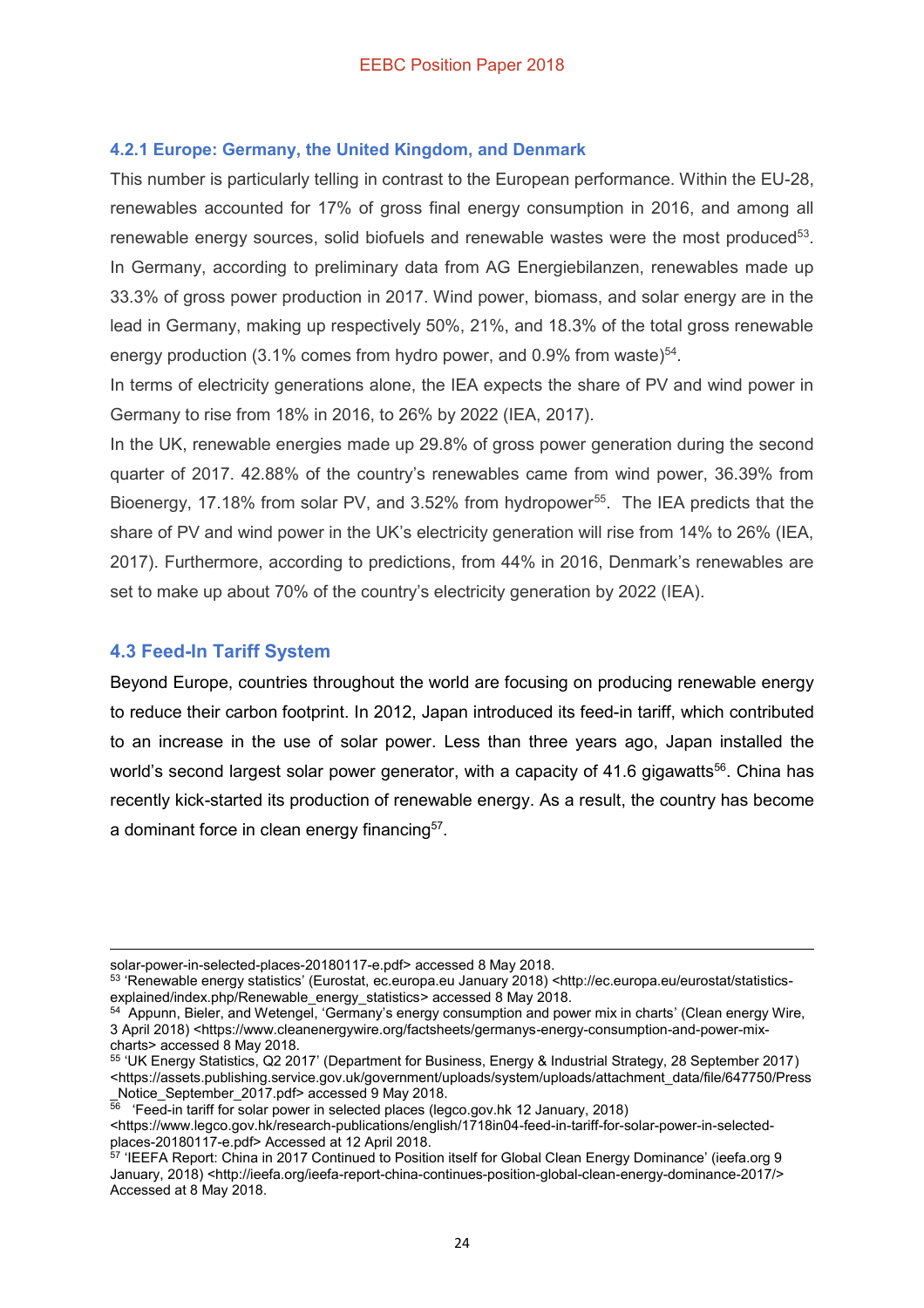Nevertheless, a recent study has shown that feed-in-tariffs reduce cost-effectiveness and increase payback time, therefore improving the economic viability of renewable energy<sup>58</sup>.

#### **4.3.1 Hong Kong**

In the 2030+ Plan, realizable renewable electricity potential by 2030 is determined at 3-4% (see graph 5), focusing on sun, wind, and waste-to-energy.

This goal should be reached by using Feed-in Tariffs and certificates. In April 2017, the Hong Kong government applied a new *Scheme of Control Agreement* with its two power companies (CLP Power and HK Electric). With this scheme, the Hong Kong government introduced feed-in tariffs for solar and wind energy on commercial and business consumers.

Payments for a feed-in tariff "would be set at HK\$3 to HK\$5 per kilowatt-hour (kWh) of electricity, to stimulate investment in clean energy production<sup>"59</sup>. Therefore, both CLP and HK Electric "would offset some of the costs by selling renewable energy certificates"60. This agreement only supports local sources of renewable energy (sun and wind). In comparison, other international feed-in tariff systems also support the import of renewables.



*Graph 5: Renewables61*

#### **4.3.2 The United Kingdom and Germany**

For example, in Europe, Germany and the United Kingdom are among the leaders in terms of feed-in tariffs. Both of these countries have put in place multiple feed-in tariffs because they consume and produce a large quantity of renewable electricity. Germany is offering feed-in tariffs for: wind energy, solar energy, geothermal energy, biogas, hydro-power and biomass<sup>62</sup>.

561af9cef1be&acdnat=1525838724\_717765f77d42bee7044e0b6b874d1f57> accessed 7 May 2018.

<https://www.legco.gov.hk/research-publications/english/1718in04-feed-in-tariff-for-solar-power-in-selectedplaces-20180117-e.pdf> accessed 12 April 2018.

62 'Legal Sources on Renewable Energy' (res-legal.eu 12 October 2017) <http://www.res-legal.eu/search-bycountry/germany/single/s/res-e/t/promotion/aid/feed-in-tariff-eeg-feed-in-tariff/lastp/135/> accessed 12 April 2018.

<sup>1</sup> <sup>58</sup> Johann, A & R. Madlener (2014) 'Profitability of Energy Storage for Raising Self-Consumption of Solar Power: Analysis of Different Household Types in Germany' <https://ac.els-cdn.com/S1876610214031397/1-s2.0- S1876610214031397-main.pdf?\_tid=822cd0bc-fdd8-4ff9-b55a-

<sup>59 &#</sup>x27;CLP Power Hong Kong Limited New Initiatives under the New Scheme of Control Agreement' (legco.gov.hk April 2018) <https://www.legco.gov.hk/yr1718/english/panels/ea/papers/ea20180423cb1-840-1-e.pdf> accessed 8 May 2018.

<sup>&</sup>lt;sup>60</sup> 'Feed-in tariff for solar power in selected places (legco.gov.hk 12 January, 2018)

<sup>&</sup>lt;sup>61</sup> 'Hong Kong's Climate Action Plan 2030+' (enb.gov.hk, January 2017) <

[https://www.enb.gov.hk/sites/default/files/pdf/ClimateActionPlanEng.pdf>](https://www.enb.gov.hk/sites/default/files/pdf/ClimateActionPlanEng.pdf) accessed 2 May, 2018.